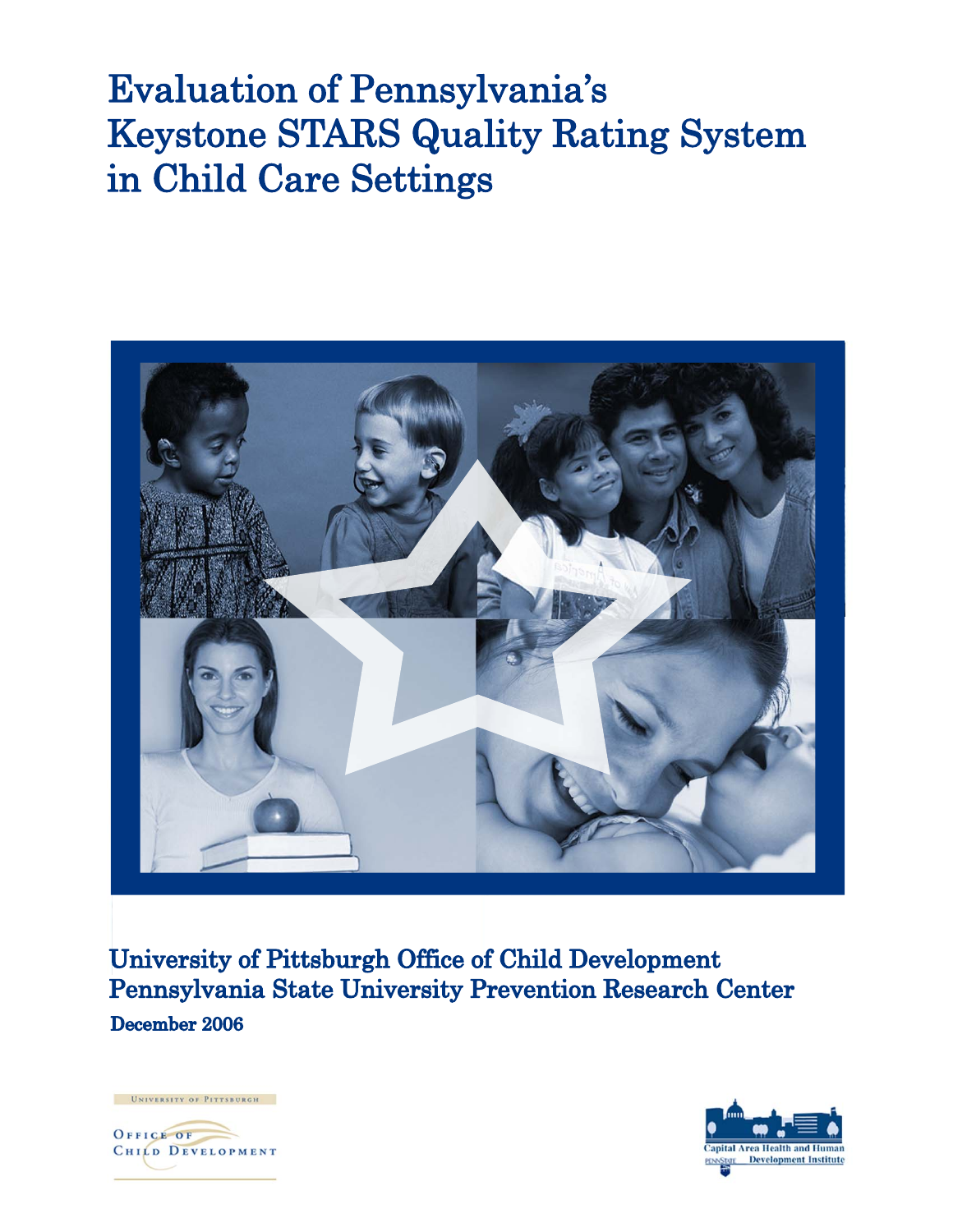# Evaluation of Pennsylvania's Keystone STARS Quality Rating System in Child Care Settings

December 2006

Table of Contents

|                                                         | 3  |
|---------------------------------------------------------|----|
| Purpose of the Evaluation                               |    |
| History of Quality Studies in Pennsylvania              |    |
|                                                         |    |
| Instruments                                             |    |
| Sample                                                  |    |
| Procedures                                              |    |
|                                                         |    |
| Major Findings                                          |    |
| <b>Environmental Scales</b>                             |    |
| Centers - ECERS scales                                  |    |
| Family Child Care Homes - FDCRS scales                  |    |
| Use of a Curriculum                                     |    |
| <b>Education and Experience</b>                         |    |
| <b>Comparison of Scores to Previous Quality Studies</b> | 22 |
|                                                         | 26 |
| Limitations                                             |    |

#### **Acknowledgements:**

Written by:

Wendy Barnard, Ph.D. – University of Pittsburgh Office of Child Development Wendy Etheridge Smith, Ph.D. – Commonwealth of Pennsylvania Department of Public Welfare, Office of Child Development Richard Fiene, Ph.D. – The Pennsylvania State University Prevention Research Center Kelly Swanson – Pennsylvania Key

The Pennsylvania Department of Public Welfare Office of Child Development collected data for this evaluation based on assessments made by ERS evaluators at the Pennsylvania Key and independent consultants.

The University of Pittsburgh Office of Child Development and the Pennsylvania State University Prevention Research Center completed data analyses.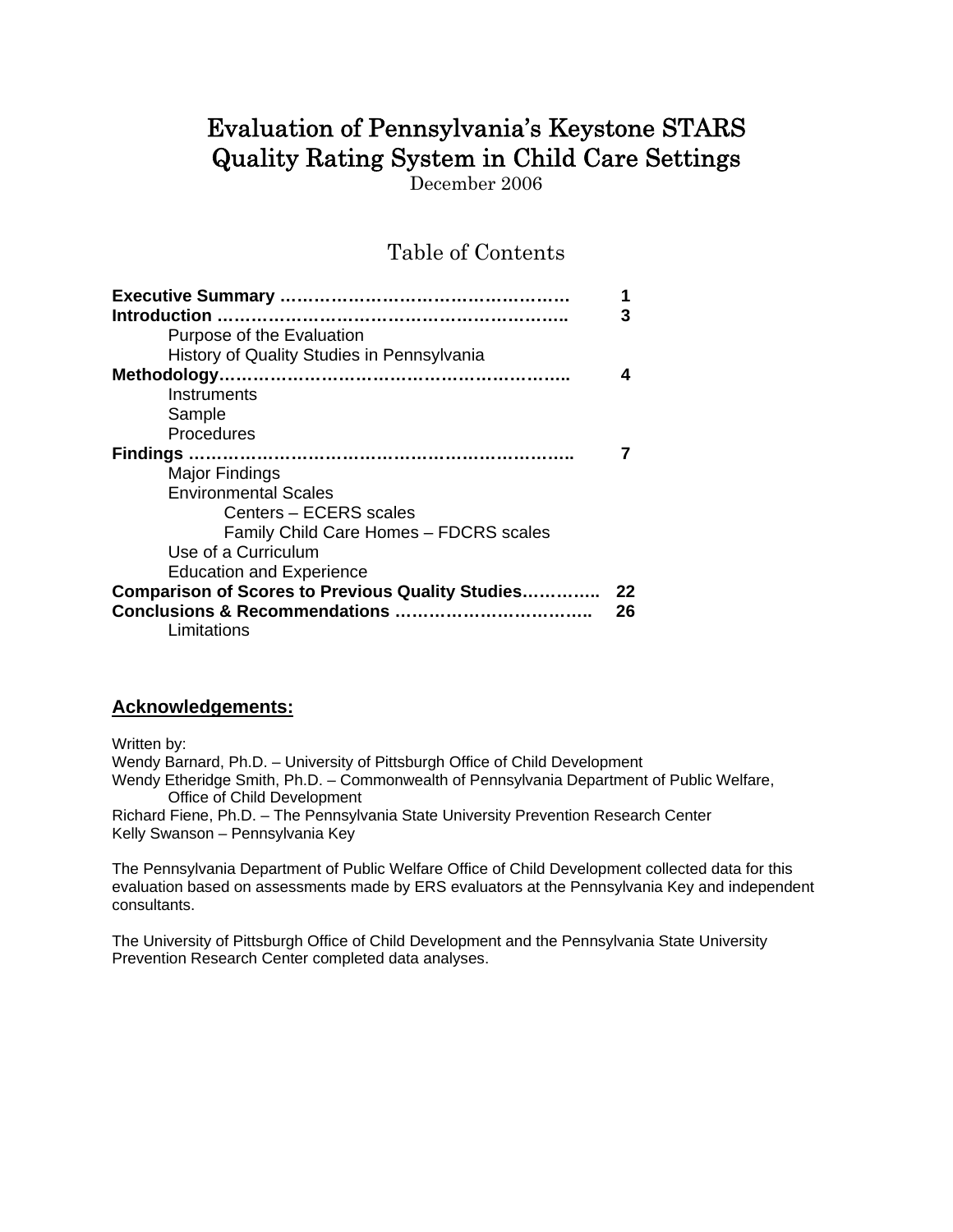## Evaluation of Pennsylvania's Keystone STARS Quality Rating System in Child Care Settings December 2006

# Executive Summary

Child care in Pennsylvania serves more than 300,000 children, and is the largest program helping to prepare Pennsylvania's young children for school. Recognizing the importance of quality early learning to a child's future success in school and in life, Pennsylvania commissioned a study in 2002 to evaluate the quality of early care and education in Pennsylvania and create a baseline for upcoming quality improvement initiatives. Results showed that there was a steady decline in quality in early care settings since the mid-1990's and that the quality in most child care settings was adequate at best. Also in 2002, Pennsylvania began a pilot of the Keystone STARS Quality Rating System to rate the quality of early care programs and to provide child care programs with targeted financial assistance, professional development, and other supports in order to improve quality. The primary purpose of this study is to determine if the Keystone STARS program is improving quality in participating child care programs and to determine if Keystone STARS is reversing the decline of quality in child care in Pennsylvania that was so evident in the late 1990's.

Data were collected from 356 child care centers, 81 group child day care homes, and 135 family child day care homes, for a total of 572 sites. Programs were assessed using the Early Childhood Environment Rating Scale – Revised (ECERS-R) for center-based programs or the Family Day Care Rating Scale (FDCRS) for home-based programs. The scales score a variety of items on a 1-7 rating with:  $1 =$  inadequate,  $3 =$  minimal,  $5 =$  good, and  $7 =$  excellent. These instruments are widely used in the early childhood field to determine the quality of early learning programs for research and program improvement (www.fpg.unc.edu/~ecers/).

**Results clearly indicate that Keystone STARS helps child care programs improve their overall quality. Further, Keystone STARS is reversing the negative trend in child care quality that was evident in the late 1990's.** Today, child care programs are operating at a much higher quality level because of the Keystone STARS program. Results also reinforced the findings of the 2002 study that use of a defined curriculum and teachers with college degrees positively affect quality in early care and education programs.

### **Major Findings**:

- **There is sufficient evidence to support the Keystone STARS Quality Rating System as a reliable indicator of quality**. Both centers and home-based child care practitioners with higher STAR ratings had consistently higher scores on the Environmental Rating Scales (ERS). Progression through the STARS system appears to be a reliable predictor of attaining higher quality at the sites.
- **Child care quality is improving.** Between 1996 (4.50) and 2002 (3.90), the average ERS scores dropped significantly, indicating a declining trend in quality. The average ERS scores for child care centers assessed in 2006 for sites not participating in STARS (3.94) indicate that the trend of declining quality in child care has been reversed.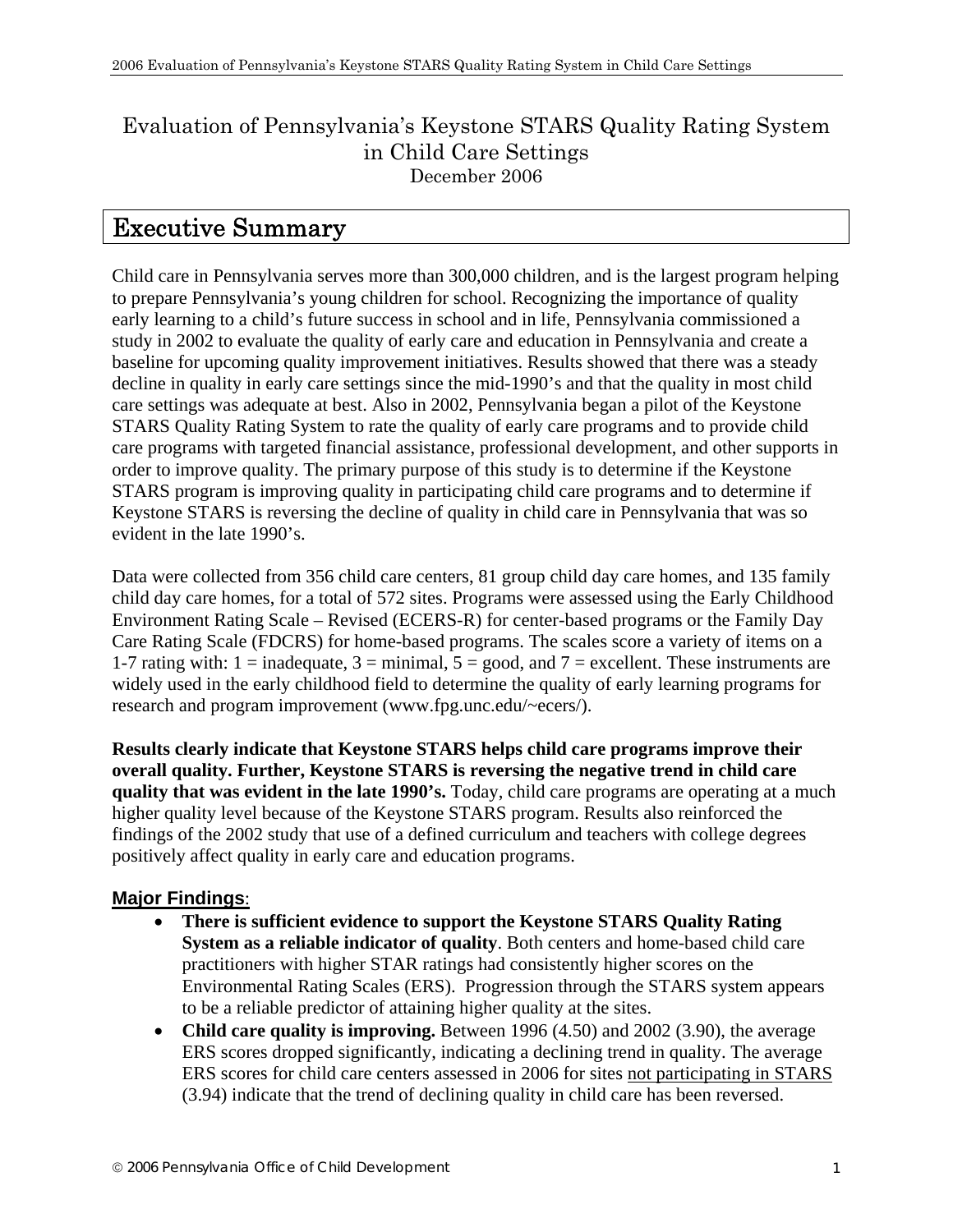- **Keystone STARS continues to improve quality in child care centers.** Child care centers participating in Keystone STARS in 2006 have higher quality than the Pennsylvania average for child care centers and are showing higher quality now than at the inception of the STARS program. Overall ERS scores range from 4.11 for child care centers at Start with STARS to 5.42 for STAR 4 programs.
- Child care centers at the STAR 3 and STAR 4 levels have significantly higher Overall ECERS scores than centers not enrolled in the Keystone STARS system or at the Start with STARS level.
- Child care centers at the STAR 4 level have consistently higher scores on all subscales of the ECERS than all other child care centers.
- **Programs with a defined curriculum have higher quality.** Child care centers with a defined curriculum scored significantly higher on the Overall ECERS score. Family child care practitioners with a defined curriculum also scored significantly higher on the Overall FDCRS score.
- **Teachers with college degrees provide higher quality early education and care.** Both child care centers and family child care homes, regardless of STAR level, had significantly higher scores on the ERS when the teacher had at least an Associate's Degree.
- Teachers with at least five years of experience had significantly higher ERS scores than those with less experience.
- Family child care practitioners with more than 20 years experience had higher scores on the FDCRS in all areas except Basic Care.
- Family child care practitioners who met at least minimum professional development requirements had significantly higher Overall FDCRS scores.

Keystone STARS is increasing access to quality early learning experiences for young children in the Commonwealth. Findings from this evaluation suggest that the quality improvements in part may be attributed to Keystone STARS' emphasis on staff education; staff participation in ongoing professional development; and use of a curriculum in addition to the program's general focus on helping practitioners support children's early learning and development. Keystone STARS is keeping Pennsylvania's Promise for Children by helping Pennsylvania's families and communities provide for, protect, nurture, and teach our young children.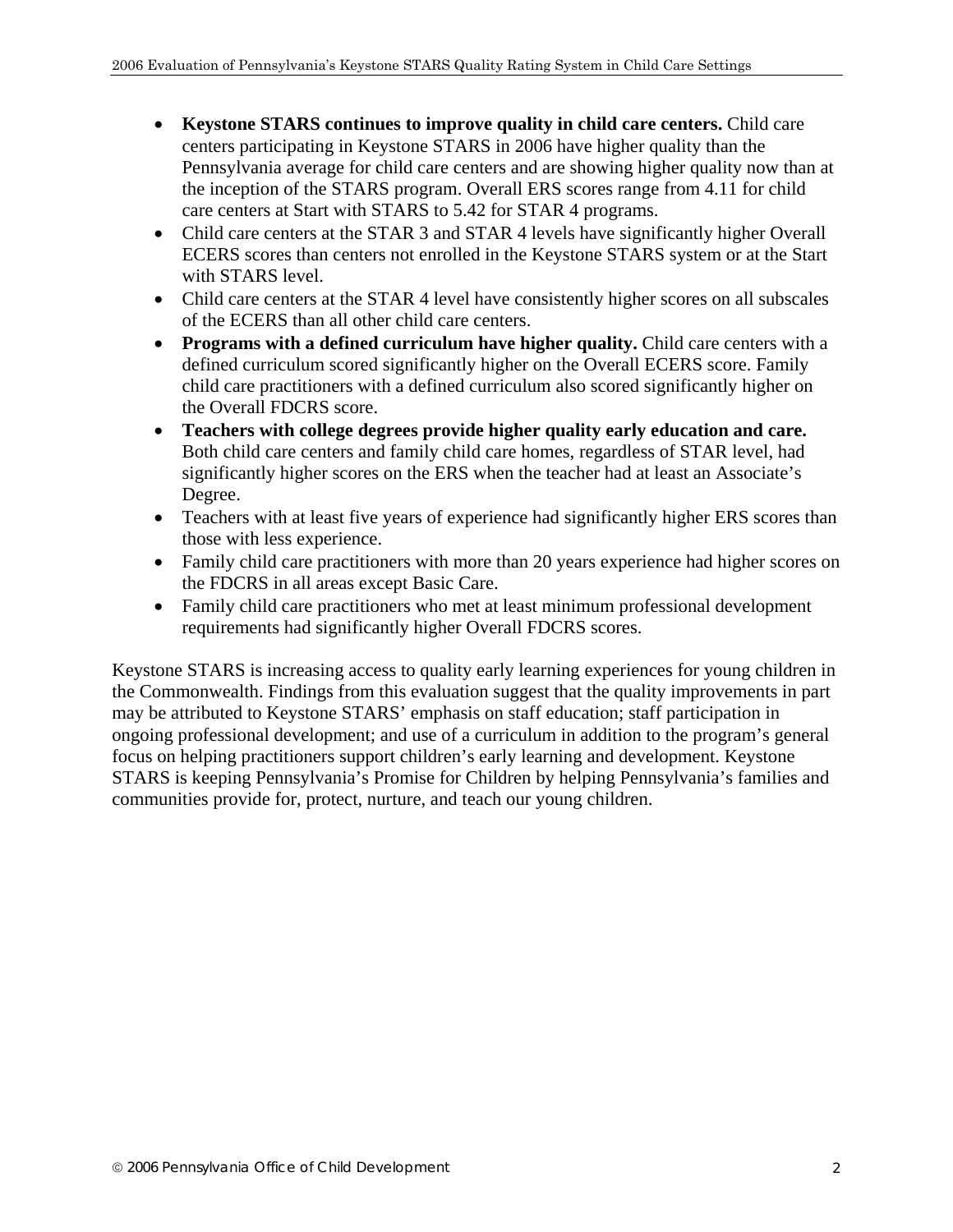# Introduction

#### **Purpose of the Study**

Decades of research clearly demonstrate that high-quality early care and education can help prepare children for success in school, work, and life (Schweinhart, 2004). Yet, previous research examining Pennsylvania's early care and education programs has shown that quality has decreased substantially since the mid-1990's and that 80% of the early care and education programs scored as having only minimal or adequate quality (Fiene, Greenberg, Bergsten, Fegley, Carl, & Gibbons, 2002). Fortunately, Pennsylvania has begun implementing systematic efforts to increase the availability of and access to quality early learning experiences for young children throughout the Commonwealth through the Keystone STARS program.

Pennsylvania designed the Keystone STARS Quality Rating System to support early care and education programs to achieve higher quality learning environments, thus helping young children achieve school readiness. Begun as a pilot program in 2002, Keystone STARS now is fully implemented as a continuous quality improvement initiative for early care and education programs such as child care and Head Start. Programs may enter Keystone STARS at the Start with STARS level and earn a STAR 1 through STAR 4 rating based on research-based standards for staff education and professional development, early learning environment, and business management. Child care programs that are accredited by designated national accrediting organizations can also receive a STAR 4 rating (often referred to as STAR 4 accredited programs). All child care programs participating in Keystone STARS can receive technical assistance and access to professional development opportunities; child care programs whose enrollment includes at least 5% of children receiving child care subsidy assistance receive targeted financial assistance. As of September 2006, nearly 4,300 child care programs are enrolled in Keystone STARS.

The primary purpose of this study is to determine if the Keystone STARS program is improving quality in participating child care programs. Further, the study will seek to determine if Keystone STARS is reversing the decline of quality in child care in Pennsylvania that was so evident in the late 1990's.

#### **History of Quality Studies in PA**

Historically, Pennsylvania invested in assessing the overall quality of early care and education programs to inform program development and policies. Research and evaluation studies of overall quality in Pennsylvania child care programs were completed in 2004 (Barnard & Farber, 2004), 2002 (Fiene, Greenberg, Bergsten, Fegley, Carl, & Gibbons, 2002), 1996 (Fiene, Iutcovich, Johnson, & Koppel, 1998; Iutcovich, Fiene, Johnson, Koppel, & Langan, 2001), 1990 (Melnick & Fiene, 1990), 1984 (Kontos & Fiene, 1986, 1987), and 1978 (Fiene & Aronson, 1979).

Prior to the current study, the 2002 Pennsylvania Early Childhood Quality Settings Study had been the most comprehensive study completed in Pennsylvania with approximately 400 sites assessed. It established a statewide baseline of quality in early care and education programs from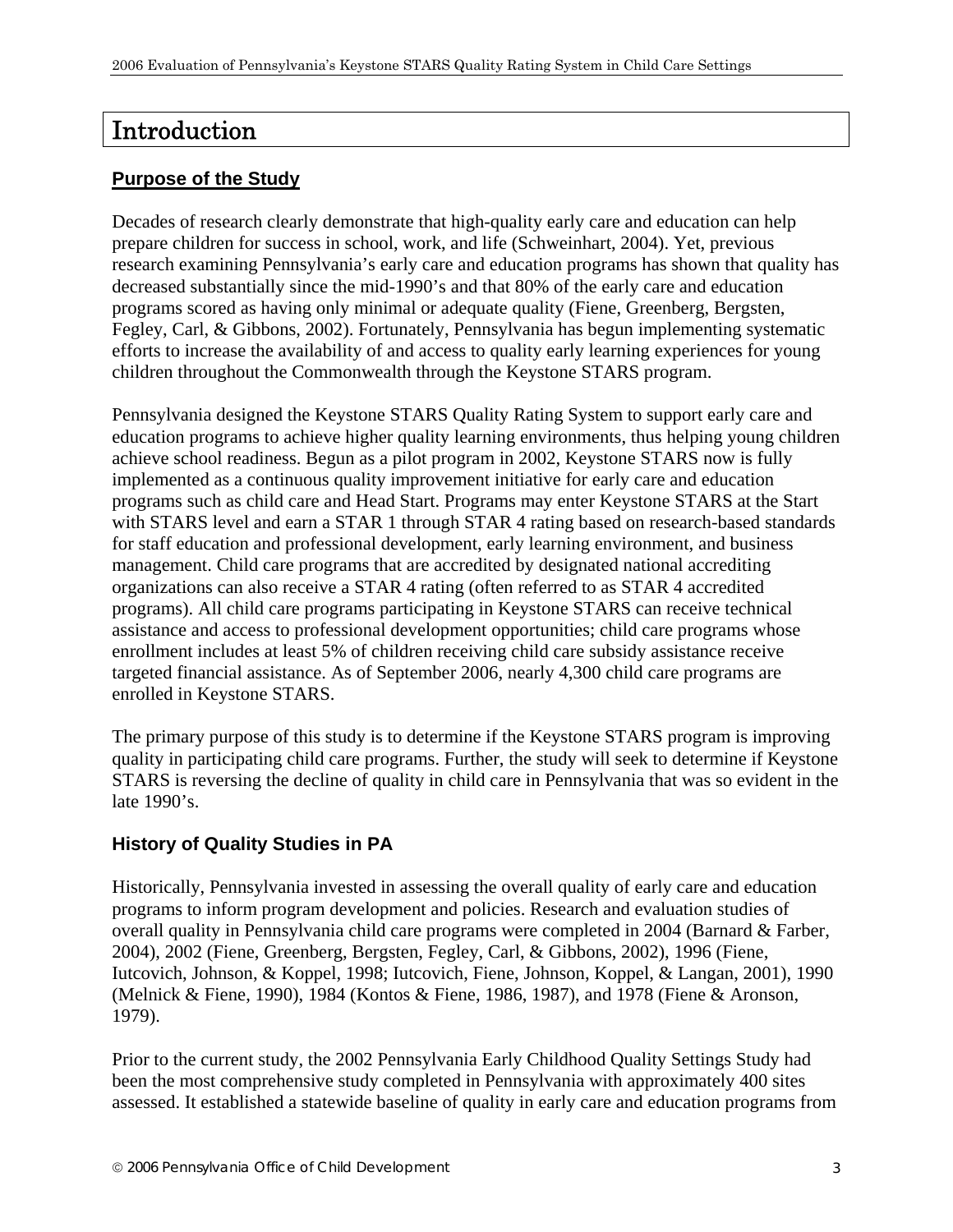which future quality initiatives could be measured to determine the relative effectiveness of these initiatives. Thus, a brief review of the 2002 Pennsylvania Early Childhood Quality Settings Study is provided to put the 2006 evaluation findings into perspective.

The 2002 Pennsylvania Early Childhood Quality Settings Study, commissioned by then Governor Schweiker as part of his Task Force on Early Childhood Care and Education, demonstrated that the overall quality of child care had decreased significantly compared to previous results from studies completed in the 1980's and 1990's. Significant decreases were noted in both child care centers and family child care homes. In both cases, quality scores (ERS—Environmental Rating Scales) as measured by the Early Childhood Environment Rating Scale (ECERS-R)(Harms, Clifford, & Cryer, 1998) and the Family Day Care Rating Scale (FDCRS)(Harms and Clifford, 1989) dropped from a 4.50 level to just below 4.00. This indicated that the level of quality in most child care sites decreased from adequate quality to only minimal quality. The 2002 study also noted that corresponding to this drop in quality was a decrease in the overall qualifications of staff during 1996-2000. Pennsylvania had to act to reverse the negative trend in access to and availability of quality early learning settings. The answer was the Keystone STARS Quality Rating System and continuous quality improvement initiative.

# Methodology

#### **Instruments**

This study uses the Early Childhood Environment Rating Scale Revised (ECERS-R) and the Family Day Care Rating Scale (FDCRS).

The scales are designed to assess process quality in an early childhood group. Process quality consists of the various interactions that go on in a classroom between staff and children; staff, parents, and other adults; among the children themselves; and the interactions children have with the many materials and activities in the environment; as well as those features, such as space, schedule, and materials that support these interactions. Process quality is assessed primarily through observation and has been found to be more predictive of child outcomes than structural indicators such as staff to child ratio, group size, cost of care, and even type of care (Whitebook, Howes & Phillips, 1995). The scales are suitable for use in evaluating inclusive and culturally diverse programs.

**The Early Childhood Environment Rating Scale, Revised (ECERS-R)** is a measure of program quality and consists of 43 items organized into 7 subscales: (1) Space and Furnishings, (2) Personal Care Routines, (3) Language Reasoning, (4) Activities, (5) Interactions, (6) Program Structure, and (7) Parents and Staff. The descriptors cover the needs of children ages 2 ½ to 5 years of age. The instrument has been widely used in the early childhood field for more than 17 years to determine the quality of early learning programs for research and program improvement.

The 43 items in the ECERS-R are each scored 1-7 with:  $1 =$  inadequate,  $3 =$  minimal,  $5 =$  good, and  $7$  = excellent. Scores of even numbers (i.e., 2, 4, or 6) are given if a center meets all of the criteria for the lower odd score and over half of the criteria for the next higher odd score (e.g., all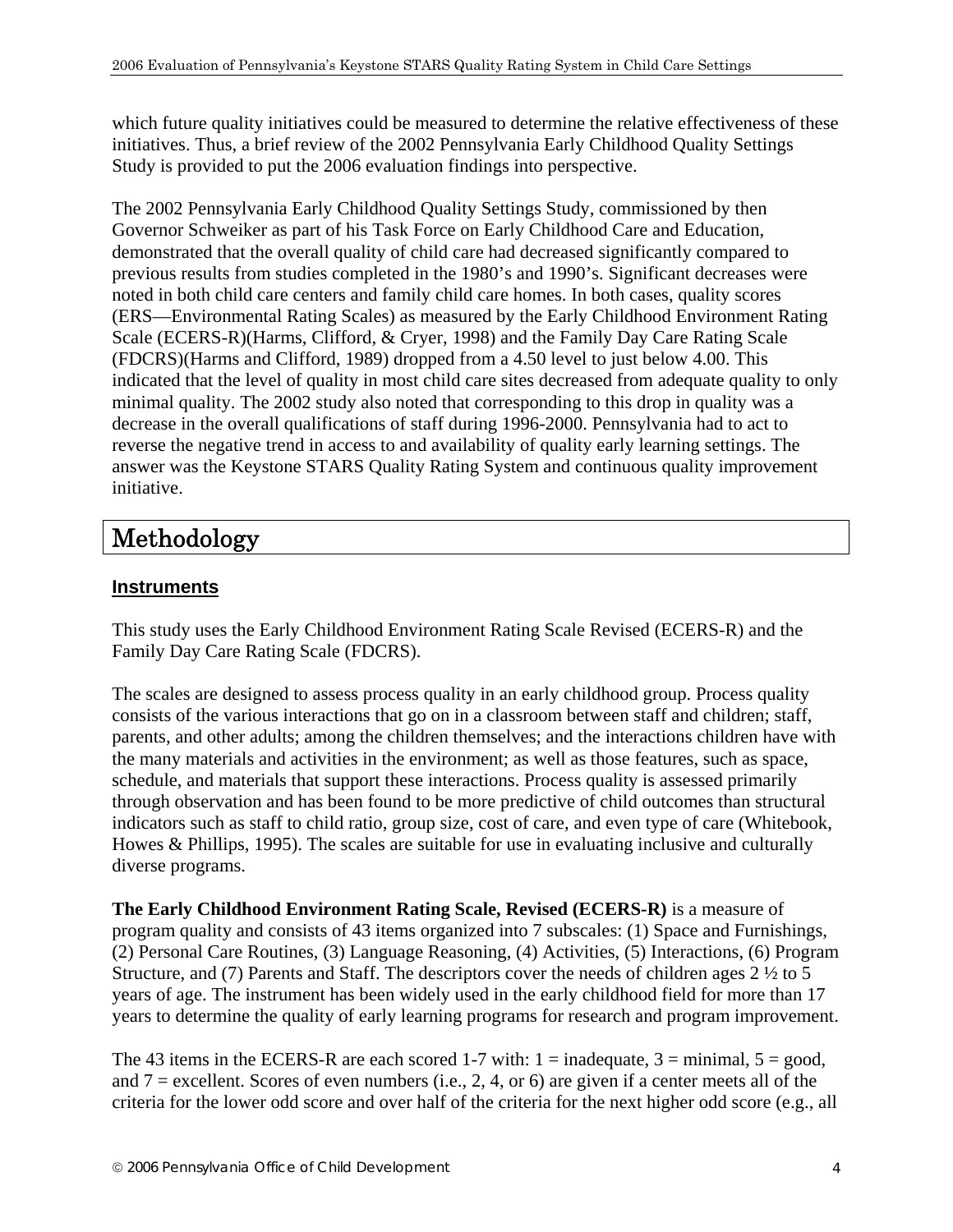criteria for a 3 and over half the criteria for a 5 would be scored as a 4). The instrument is designed to produce a normal distribution of scores (Harms, Clifford & Cryer, 1998). Additionally, the ECERS-R is designed such that the individual requirements of each subscale are less valuable than the average total score. In fact, the scales are weighted, through repetition, on key items to ensure that the total score reflects those aspects of the child care environment and interactions that most support positive development.

**The Family Day Care Rating Scale (FDCRS)** also is a measure of program quality that is designed to assess the overall quality of family child care programs. The scale consists of 40 items, including three (3) items with separate criteria for infant/toddlers vs. preschool age children and eight (8) supplementary items for programs serving children with disabilities. The descriptors cover the needs of a range of ages from infancy through kindergarten. The items are organized into 7 subscales: (1) Space and Furnishings for Care and Learning, (2) Basic Care, (3) Language and Reasoning, (4) Learning Activities, (5) Social Development, (6) Adult Needs, (7) Provisions for Exceptional Children. This instrument also has been widely used in the early childhood field.

The two scales cover comparable aspects of care with often similar subscales and numbers of items, so results on ECERS-R and FDCRS can be directly compared. Thus, average scores are used for analysis rather than raw scores so that comparisons can be made between the ECERS-R and FDCRS scores.

### **Sample**

Three hundred fifty six (356) child care centers, 81 group child day care homes, and 135 family child care homes were included in the study (total  $= 572$  sites). Sites were selected using two methods.

- 1. **Random Selection** For child care centers, sites that were not participating in STARS, Start with STARS, STAR 1, STAR 2, and STAR 4 accredited sites were randomly selected for the sample. For group and family homes, sites were that were not participating in STARS, Start with STARS, STAR 1, and STAR 4 accredited sites were randomly selected for the sample. Data were collected from March through September 2006.
- 2. **ERS Validation Visits –** When a child care program applies for a higher STAR rating, they request an ERS Validation Visit. As part of the STAR Designation process, they receive an ERS assessment. For child care centers, all sites that had a STAR 3 or 4 ERS Validation Visit by Environment Rating Scale (ERS) staff from the Pennsylvania Key between 7/1/05 and 8/31/06 were included in the sample. For family child care homes, all sites that had a STAR 2, 3, or 4 ERS Validation Visit by ERS staff between 7/1/05 and 8/31/06 were included in the sample. Occasionally, child care centers and family child care homes at STAR levels primarily assessed by ERS staff were randomly selected to complete sample requirements.

Extra visits were not conducted with a random sample of STAR 3 and STAR 4 centers and STAR 2, 3, and 4 homes because they already had ERS assessments as part of the STAR Designation process. Thus, it was deemed that an additional ERS assessment would be overly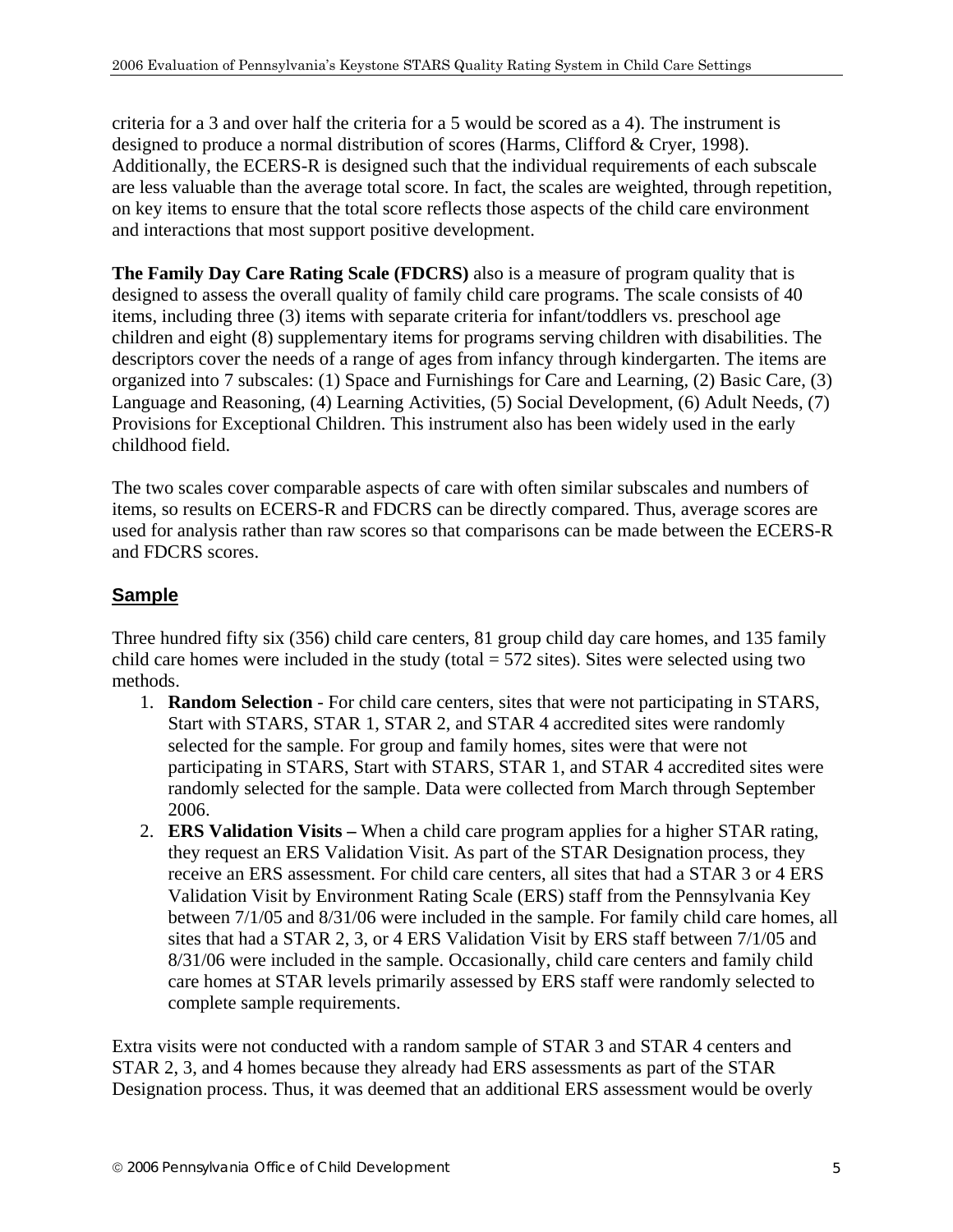intrusive to practitioners. All data collectors hired for this evaluation were trained to reliability with the ERS staff. This ensured that the scores would be consistent whether the visits were done by ERS staff or by independent consultants hired for this evaluation.

Child care centers were assessed using the Early Childhood Environment Rating Scale – Revised Edition (ECERS-R) either by PA-Key staff or by independent consultants. Additionally, nine (9) group homes were assessed using the ECERS-R because they were in center-like environments. Including the group homes that received the ECERS-R, there were 65 not in the STARS system, 37 in Start with STARS, 59 STAR 1 sites, 58 STAR 2 sites, 97 STAR 3 centers, nine (9) STAR 4 centers (these centers achieved STAR 4 status after completing all of the STARS requirements), and 40 STAR 4 accredited centers.

Family child care homes were given the Family Day Care Rating Scale (FDCRS) either by ERS assessors at the Pennsylvania Key or by independent consultants. Additionally, 72 group homes were assessed using the FDCRS because they were in home environments. There were 55 homes not in the STARS system, 32 homes in Start with STARS, 45 STAR 1 homes, 48 STAR 2 homes, 4 STAR 3 homes, two (2) STAR 4 homes (these homes achieved STAR 4 status after completing all of the STARS requirements), and 21 STAR 4 accredited homes.

### **Procedures**

Sites that participated via random selection were called by scheduling staff to schedule data collection visits. Sites were able to choose the exact date and time for their assessments and thus could prepare themselves for the visits.

Sites that participated via ERS Validation Visits, with the exception of STAR 2 home practitioners who could select their exact visit dates, were provided a 3-week timeframe during which the visit would randomly occur. Exact dates were not announced, and facilities had the option of selecting three (3) "black out" dates within the 3-week window. Additionally, sites assessed by ERS staff were coded at STAR levels based on the purpose of their ERS Validation Visit regardless of whether they actually achieved the STAR level or not.

The differences in procedures for the randomly selected sites vs. the ERS Validation Visit sites were expected to impact results. Specifically, it was expected that the sites assessed via ERS Validation Visits would exhibit less quality than sites that had the opportunity to "ready" themselves for the exact date and time of an announced study visit.

The University of Pittsburgh Office of Child Development and the Pennsylvania State University Prevention Research Center completed data analyses.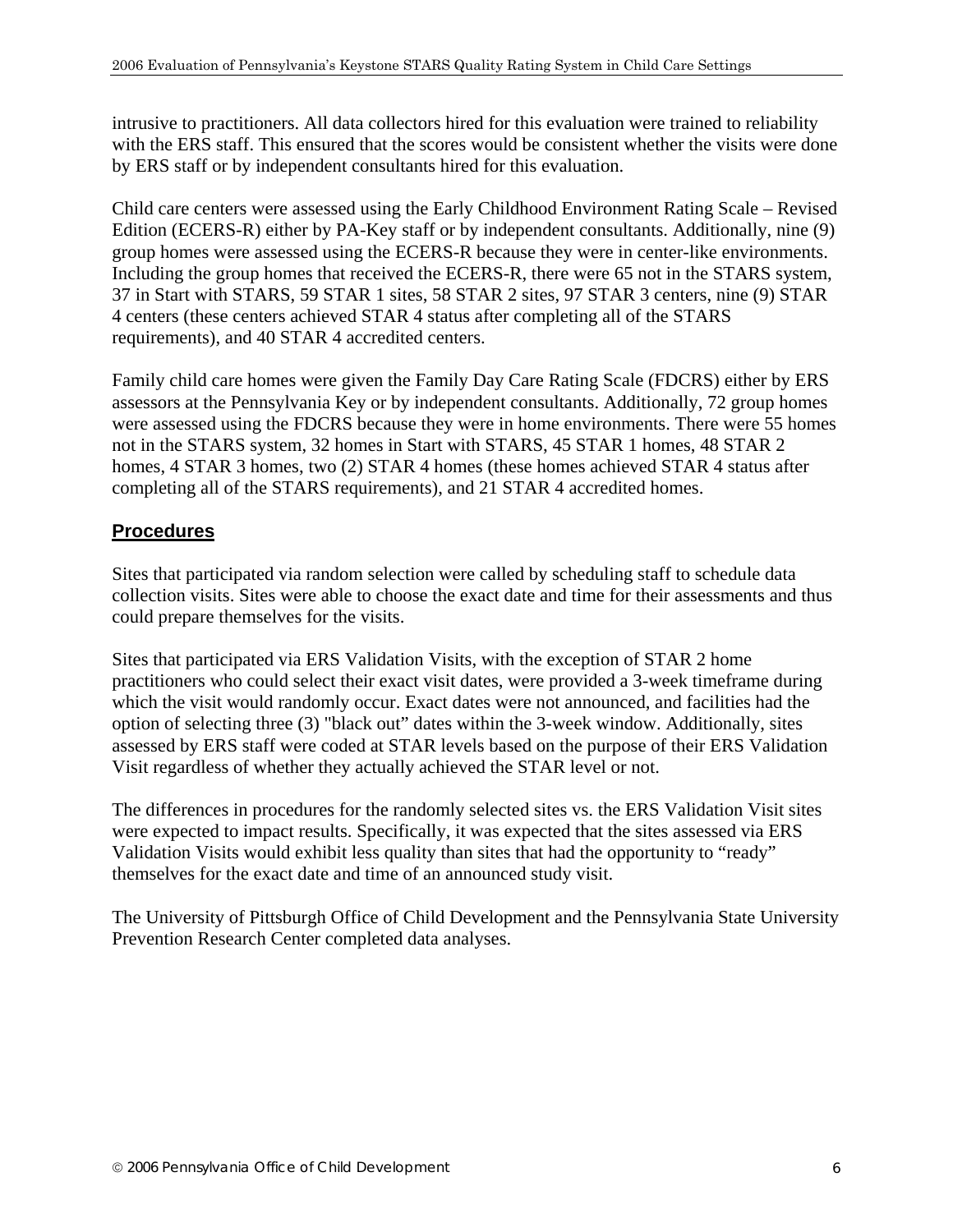# Findings

### **Key Findings:**

- **Child care quality is improving.** Between 1996 (4.50) and 2002 (3.90), the average ERS scores dropped significantly, indicating a declining trend in quality. The average ERS scores for child care centers assessed in 2006 for sites not participating in STARS (3.94) indicate that the trend of declining quality in child care has been reversed.
- **Keystone STARS centers show higher quality.** Child care centers participating in Keystone STARS are of higher quality than centers throughout the Commonwealth of Pennsylvania not in the Keystone STARS system. Overall ERS scores range from 4.11 for child care centers at Start with STARS to 5.42 for STAR 4 programs.
- Child care centers at the STAR 3 and STAR 4 levels have significantly higher Overall ECERS scores than centers not in the Keystone STARS system or at the Start with STARS level.
- Child care centers at the STAR 4 level have consistently higher scores on all scales of the ECERS than all other child care centers.
- **Programs with a defined curriculum have higher quality.** Child care centers with a defined curriculum scored significantly higher on the Overall ECERS score. Family child care practitioners with a defined curriculum scored significantly higher on the Overall FDCRS score.
- **Teachers with college degrees provide higher quality early education and care.** Both child care centers and family child care homes, regardless of STAR level, had significantly higher scores on the Environmental Rating Scales when the teacher had at least an Associate's Degree.
- Teachers with at least five years of experience had significantly higher ERS scores than those with less experience.
- Family child care practitioners with more than 20 years experience had higher scores on the FDCRS in all areas except Basic Care.
- While professional development requirements were not associated with child care center ECERS scores, family child care practitioners who met at least minimum professional development requirements had significantly higher Overall FDCRS scores and scale scores with the exception of the Basic Care scale.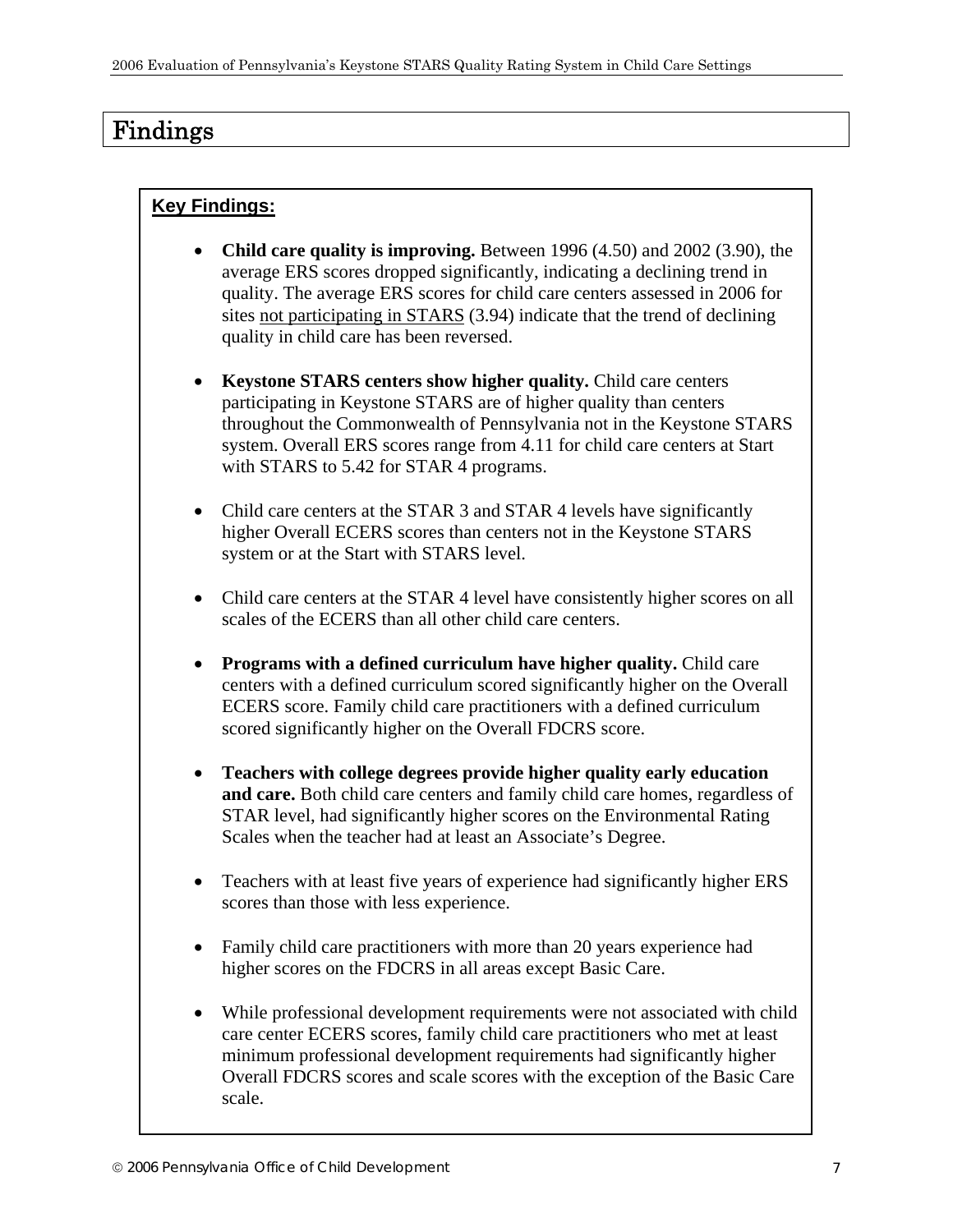#### **Environmental Rating Scale Scores**

### **Child Care Center Evaluation - Early Childhood Environmental Rating Scale***<sup>1</sup>*

In 2002, child care centers (N=111) across the Commonwealth of Pennsylvania were found to have an average Overall ECERS score of 3.90. This score has remained unchanged when compared to child care centers not participating in STARS ( $N = 65$ ) in 2006 whose average Overall ECERS score was also 3.90. However, as will be discussed below, child care centers participating in Keystone STARS have higher average overall ECERS scores ranging from 4.08 to 5.42.

*Overall ECERS Scores:* Overall ECERS scores represent an average of all 43 items measured in the 7 subscales. As evidenced by the data presented below, there are significant differences on the ECERS based on STAR level. Child care centers not participating in Keystone STARS have significantly lower ECERS scores than those from STAR 2, STAR 3 and STAR 4 centers. Start with STARS centers have significantly lower scores than STAR 3 and STAR 4 centers. Further, STAR 1 centers have significantly lower scores than centers at STAR 3 and STAR 4 levels (p< .05).



1

<sup>&</sup>lt;sup>1</sup> For the purpose of this study, STAR 4 centers who achieved a STAR 4 rating through Keystone STARS (N=9) and STAR 4 centers who were granted a STAR 4 rating because of NAEYC accreditation (N=40) were combined. NAEYC accredited centers had scores that *met or exceeded* STAR 4 centers; thus combining these center scores was deemed appropriate. Further, these data support NAEYC accreditation centers being allowed to enter the system with a STAR 4 rating.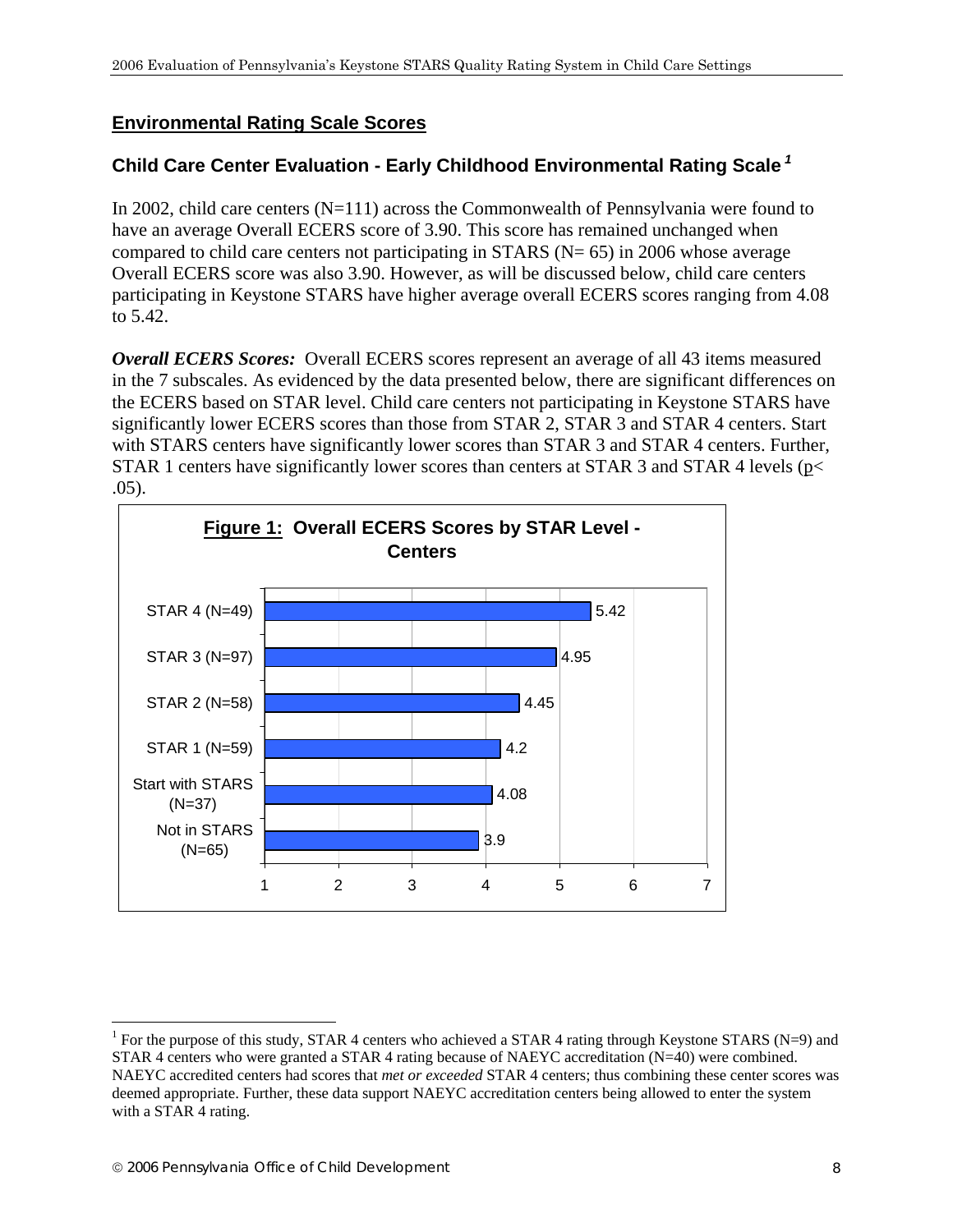*Space and Furnishings Scale:* This scale measures effective use of indoor and outdoor space for children. Those child care centers not in STARS, in Start with STARS, and STAR 1 centers scored significantly lower than centers with a STAR 3 or STAR 4 rating ( $p < .05$ ).



*Personal Care Routines Scale:* This scale measures staff health and safety practices during activities such as nap time, meals, and toiletry/diapering. STAR 4 child care centers had a significantly higher average score on this scale than centers not in STARS, centers in Start with STARS, STAR 1 centers, and STAR 2 centers ( $p < .05$ ).

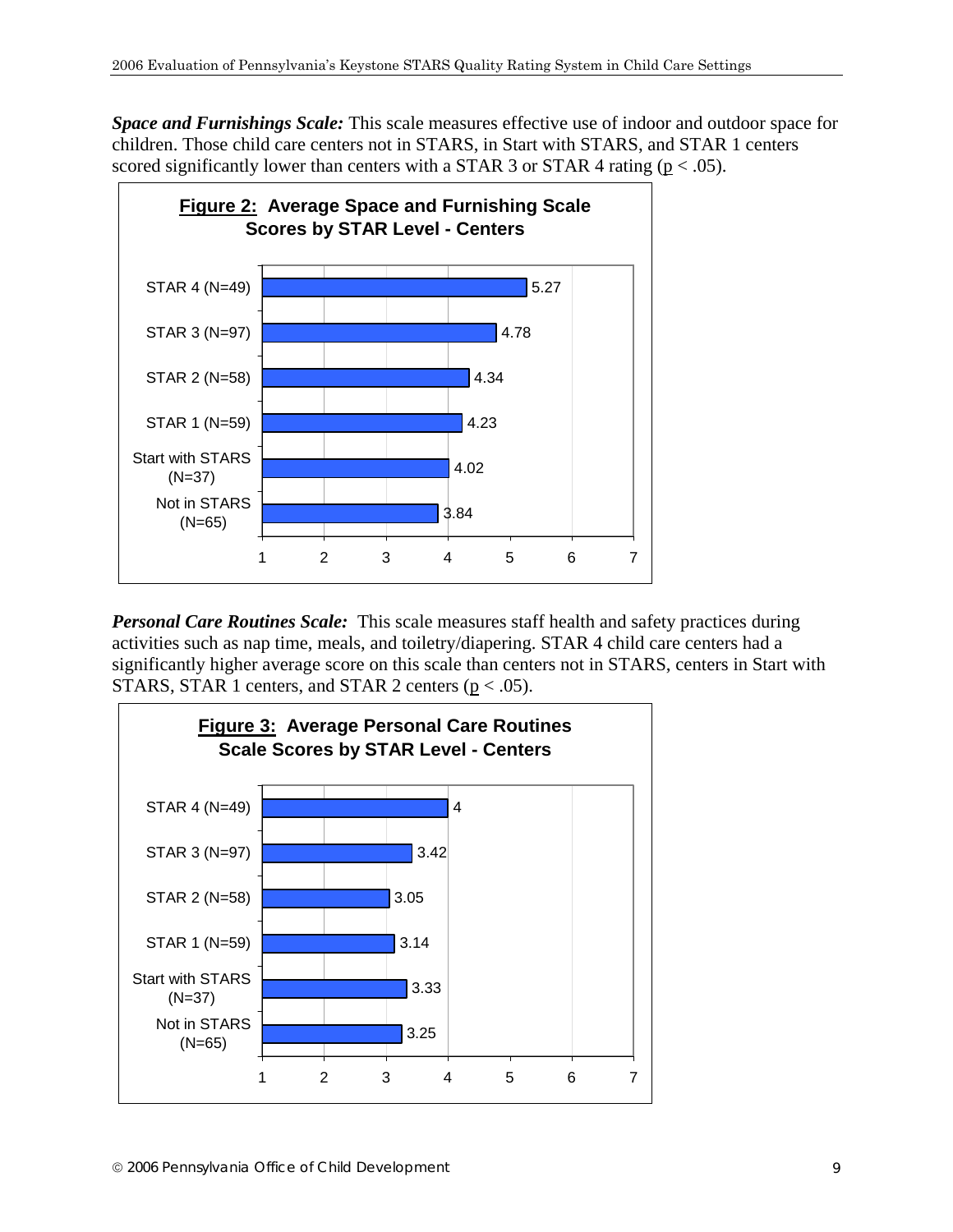*Language and Reasoning Scale:* This scale measures how staff encourage language and reasoning skills in children. As illustrated in Figure 4, child care centers not in STARS, Start with STARS, STAR 1, and STAR 2 all had significantly lower scores than STAR 3 and STAR 4 centers ( $p < .05$ ).



*Activities Scale:* This scale measures a variety of activities for children. Centers not in STARS had significantly lower scores than centers that were STAR 2, STAR 3, and STAR 4. Centers in Start with STARS, STAR 1 centers, and STAR 2 centers had significantly lower scores than STAR 3 and STAR 4 centers ( $p < .05$ ).

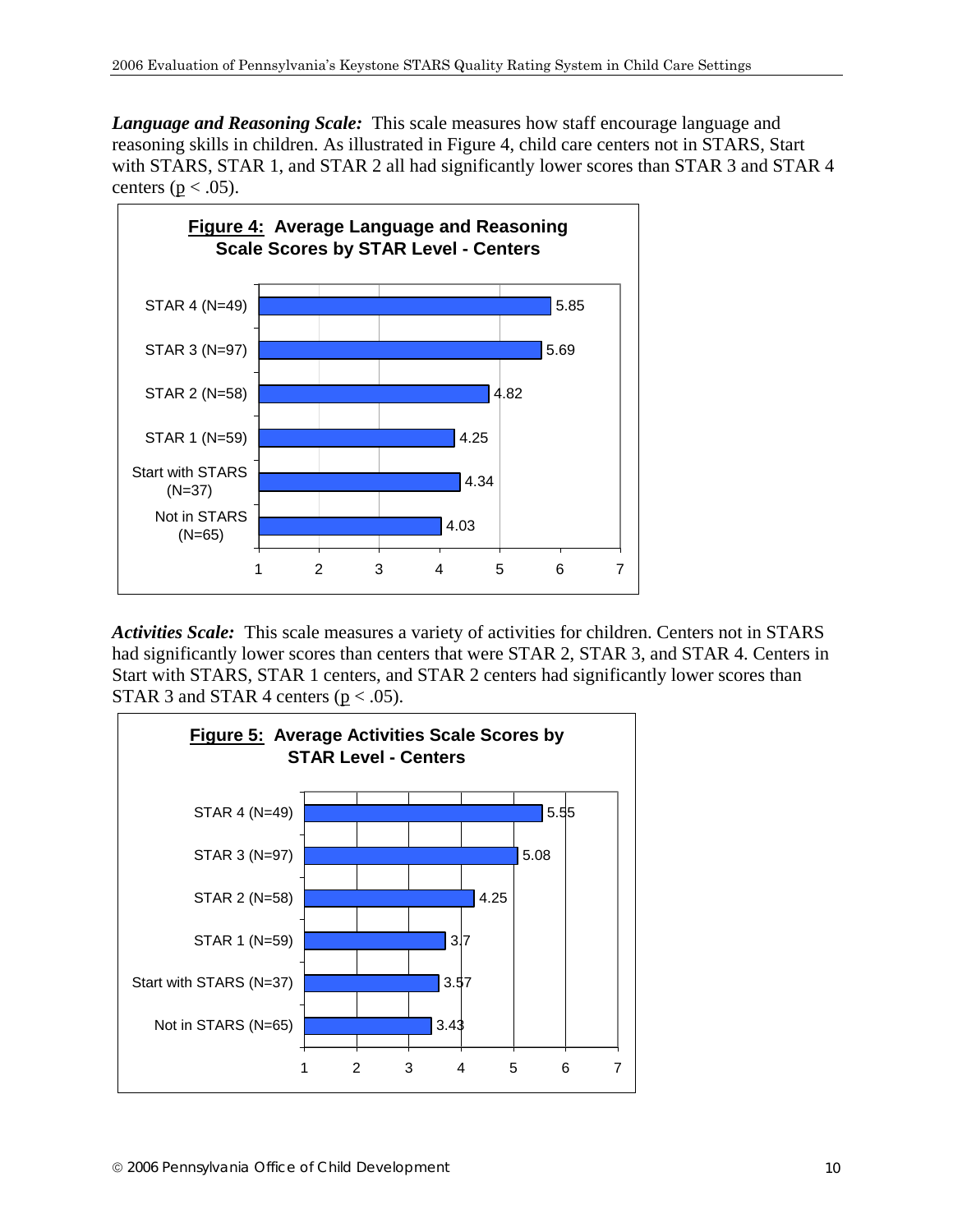*Interaction Scale:* This scale measures supervision of children, staff-child interaction, and interaction among children. STAR 4 centers had significantly higher scores on the interaction scale than centers not in STARS, Start with STARS centers, STAR 1 centers, and STAR 2 centers ( $p < .05$ ).



*Program Structure Scale:* This scale evaluates program schedule, free play and group time, and provisions for children with disabilities. STAR 4 centers had significantly higher scores than centers not in STARS, STAR 2, and STAR 3 centers ( $p < .05$ ).

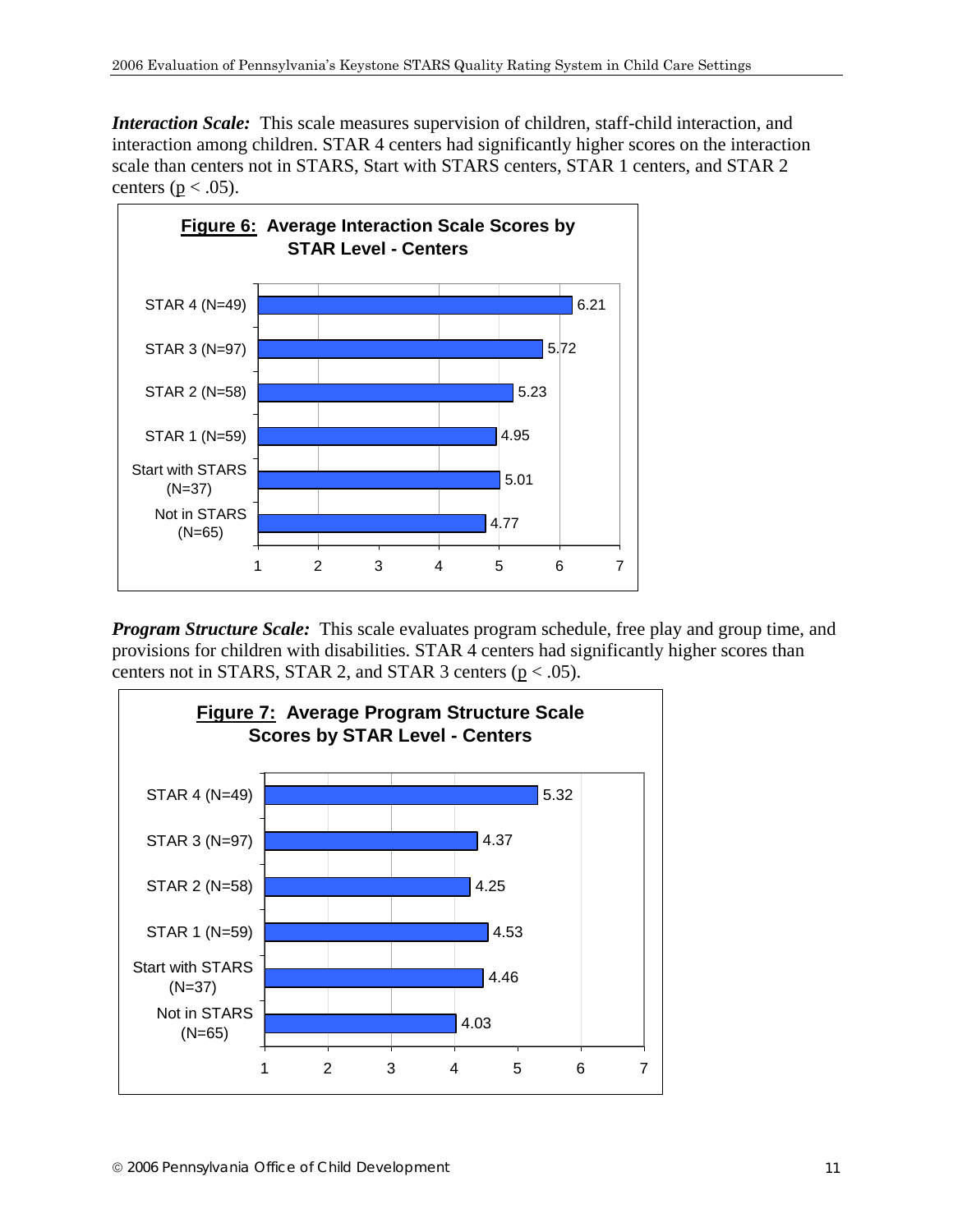**Parent and Staff Scale:** This scale measures provisions for parents and staff and staff-parent interaction. Centers not in STARS had significantly lower scores than STAR 1 centers, STAR 2 centers, STAR 3 centers, and STAR 4 centers. Start with STARS centers had significantly lower scores than STAR 2 centers, STAR 3 centers, and STAR 4 centers ( $p < .05$ ).

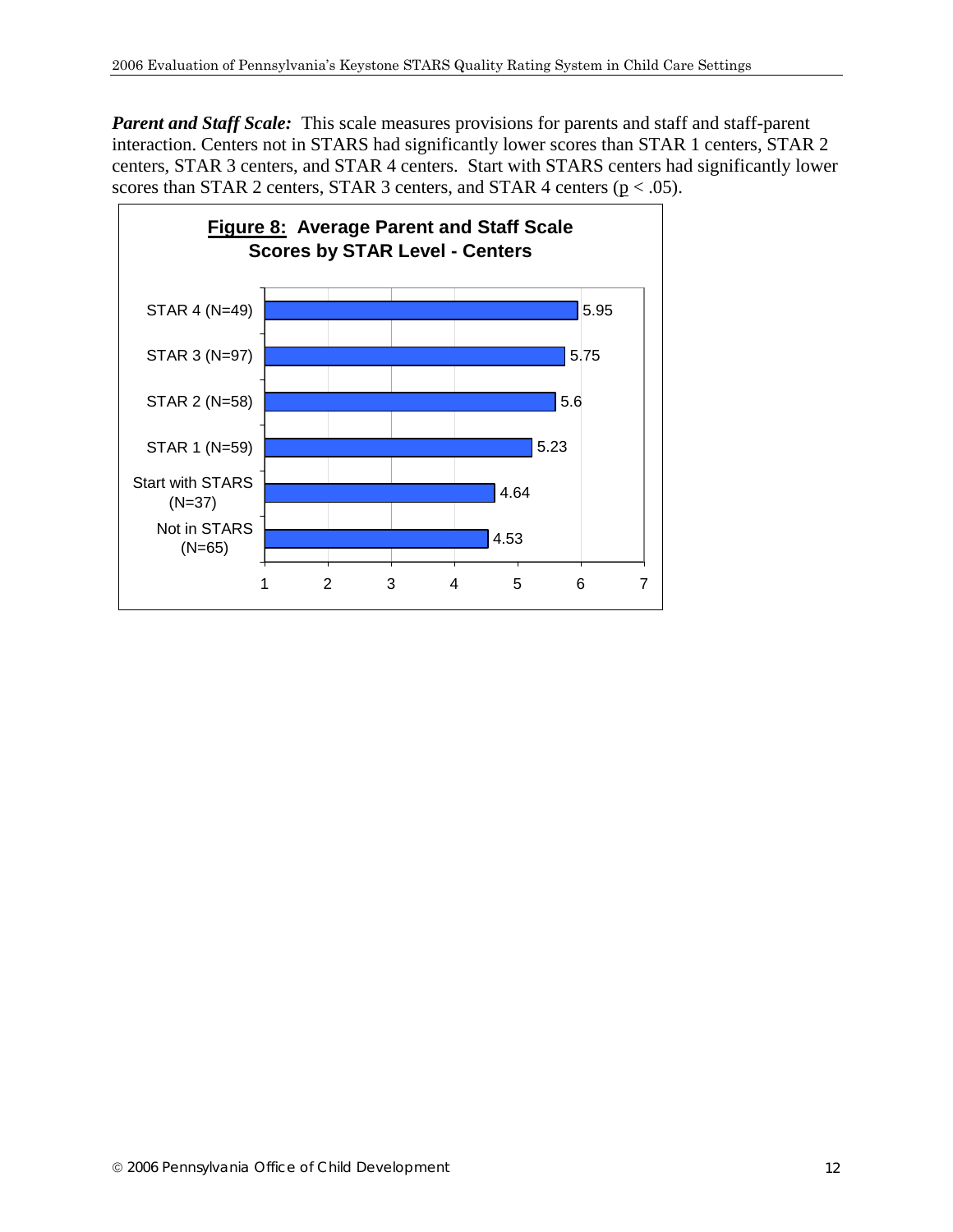## **Family Daycare Environmental Rating Scale (for Home Based Practitioners)<sup>2</sup>**

*Overall FDCRS Scores:* Overall FDCRS Scores represent an average of the scores for all 40 items measured in the FDCRS. STAR 4 homes had significantly higher scores than homes not in STARS, Start with STARS homes, and STAR 1 homes ( $p < .05$ ).



 $\overline{a}$ 

<sup>&</sup>lt;sup>2</sup> For the purpose of this study, STAR 4 homes who achieved STAR 4 rating through Keystone STARS (N=2) and STAR 4 homes who were granted STAR 4 rating because of accreditation (N=21) were combined. Accredited homes had scores that met or exceeded STAR 4 homes (with the exception of basic care routines); thus combining these scores was deemed appropriate. It is also important to note that due to the small sample of STAR 3 home practitioners, these scores were provided for descriptive purposes only.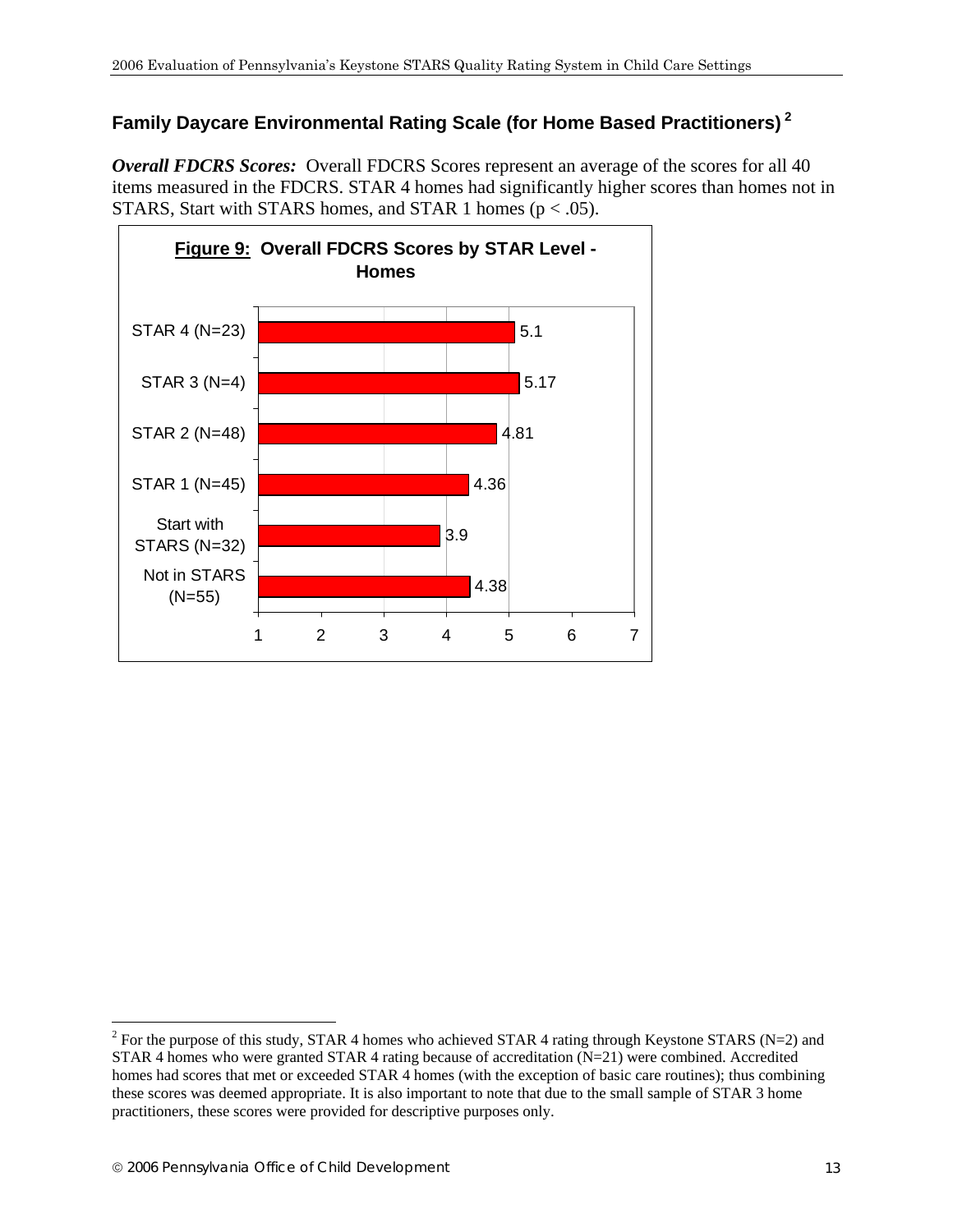*Space and Furnishings Scale:* This scale measures effective use of indoor and outdoor space for children. STAR 4 homes had significantly higher scores than homes not in STARS and Start with STARS homes ( $p < .05$ ).



**Basic Care Scale:** This scale measures health and safety practices during activities such as nap time, meals, and toiletry/diapering. There were no significant differences on this scale.

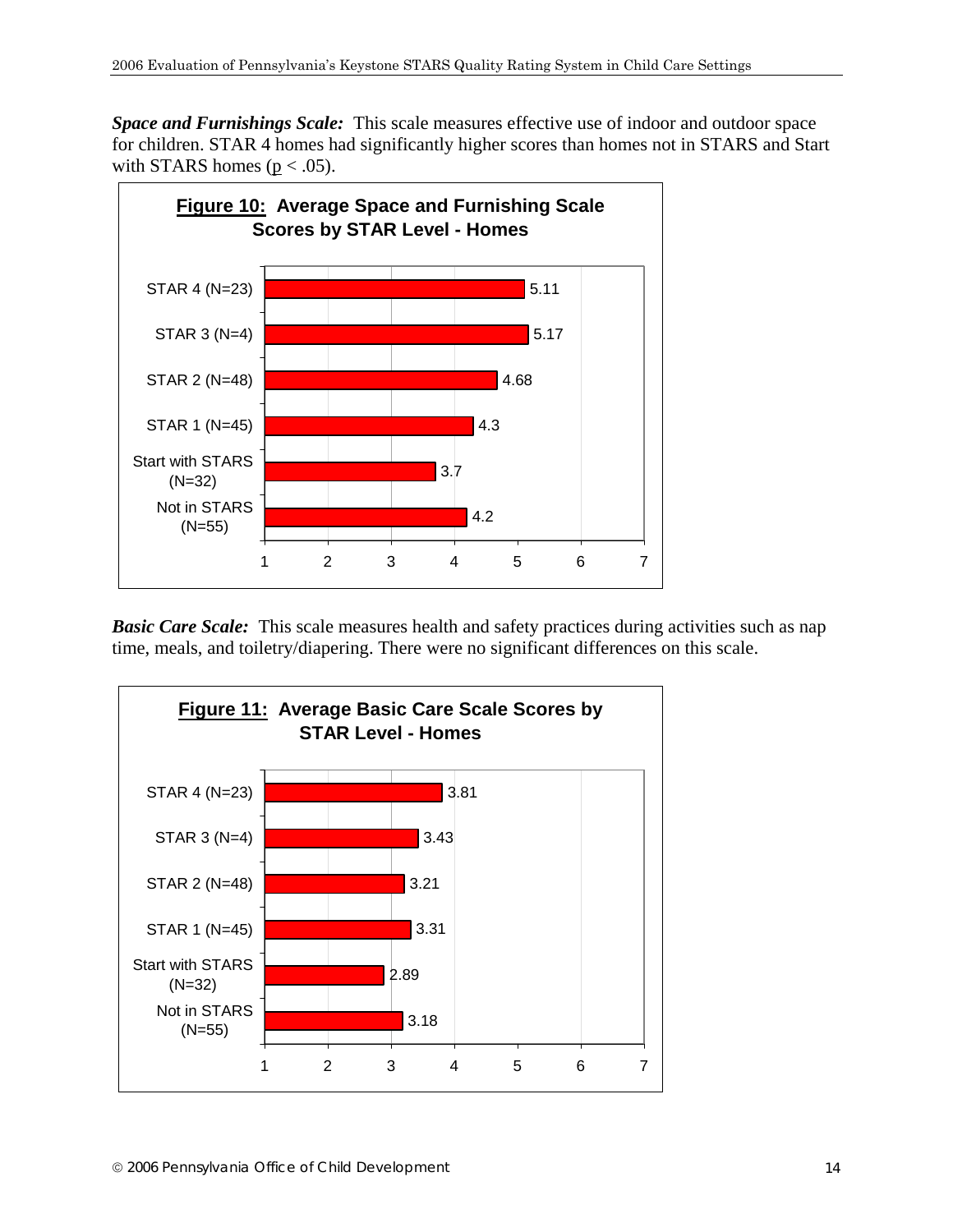*Language and Reasoning Scale:* This scale measures informal use of language with children and helping children understand language. Start with STARS homes had significantly lower scores than homes not in STARS, STAR 2 homes, and STAR 4 homes ( $p < .05$ ).



*Learning Activities Scale:* This scale measures learning activities for children. Start with STARS homes had significantly lower scores than STAR 2 homes and STAR 4 homes ( $p < .01$ ).

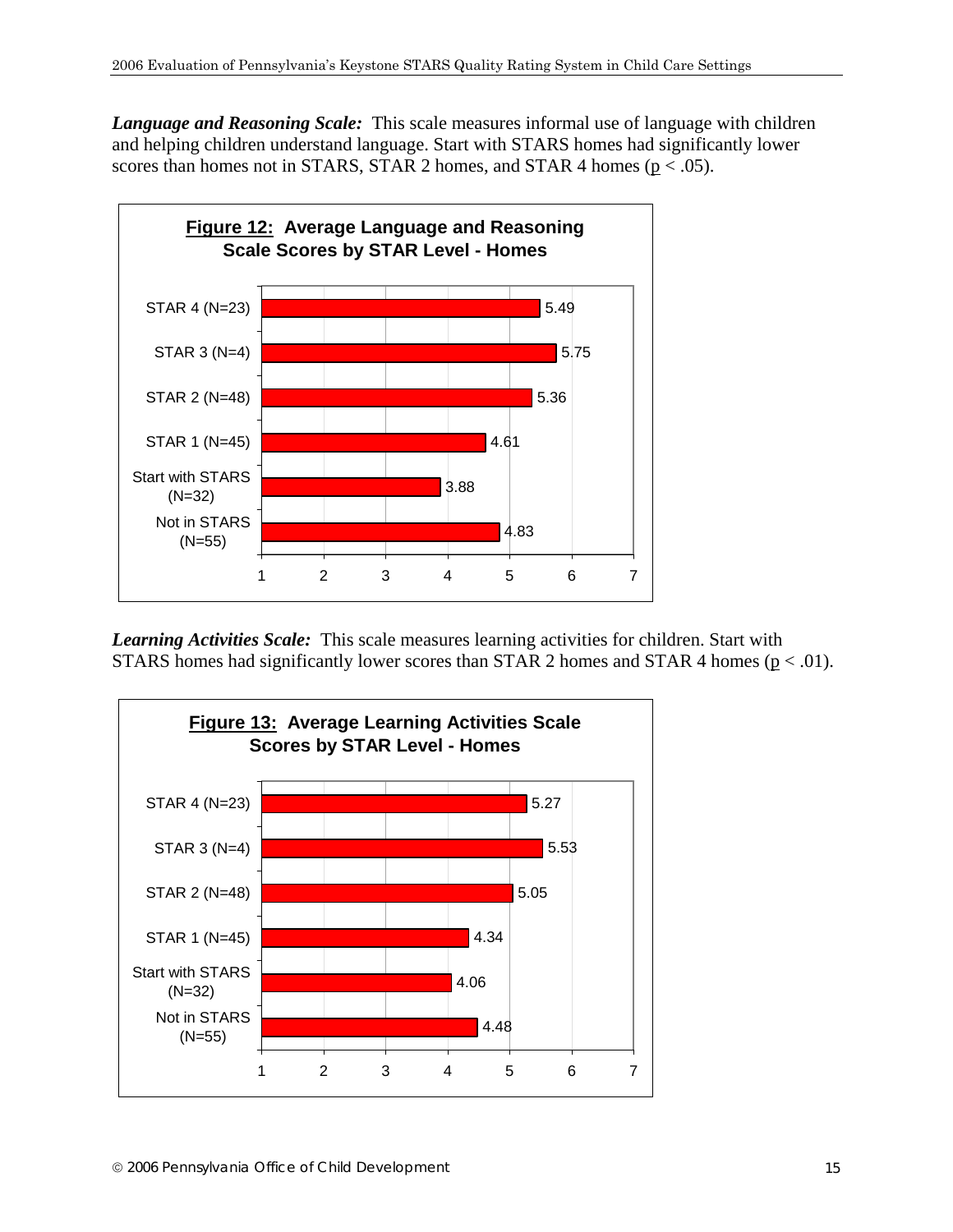*Social Development Scale:* This scale measures home practitioner's tone, discipline, and cultural awareness. Homes in Start with STARS had significantly lower scores on this scale than STAR 2 homes ( $p < .01$ ).



*Adult Needs Scale:* This scale measures the practitioner's relationship with parents, balancing personal and caregiver responsibilities, and opportunities for professional growth. Homes not in STARS and Start with STARS homes had significantly lower scores than STAR 2 homes and STAR 4 homes ( $p < .05$ ).

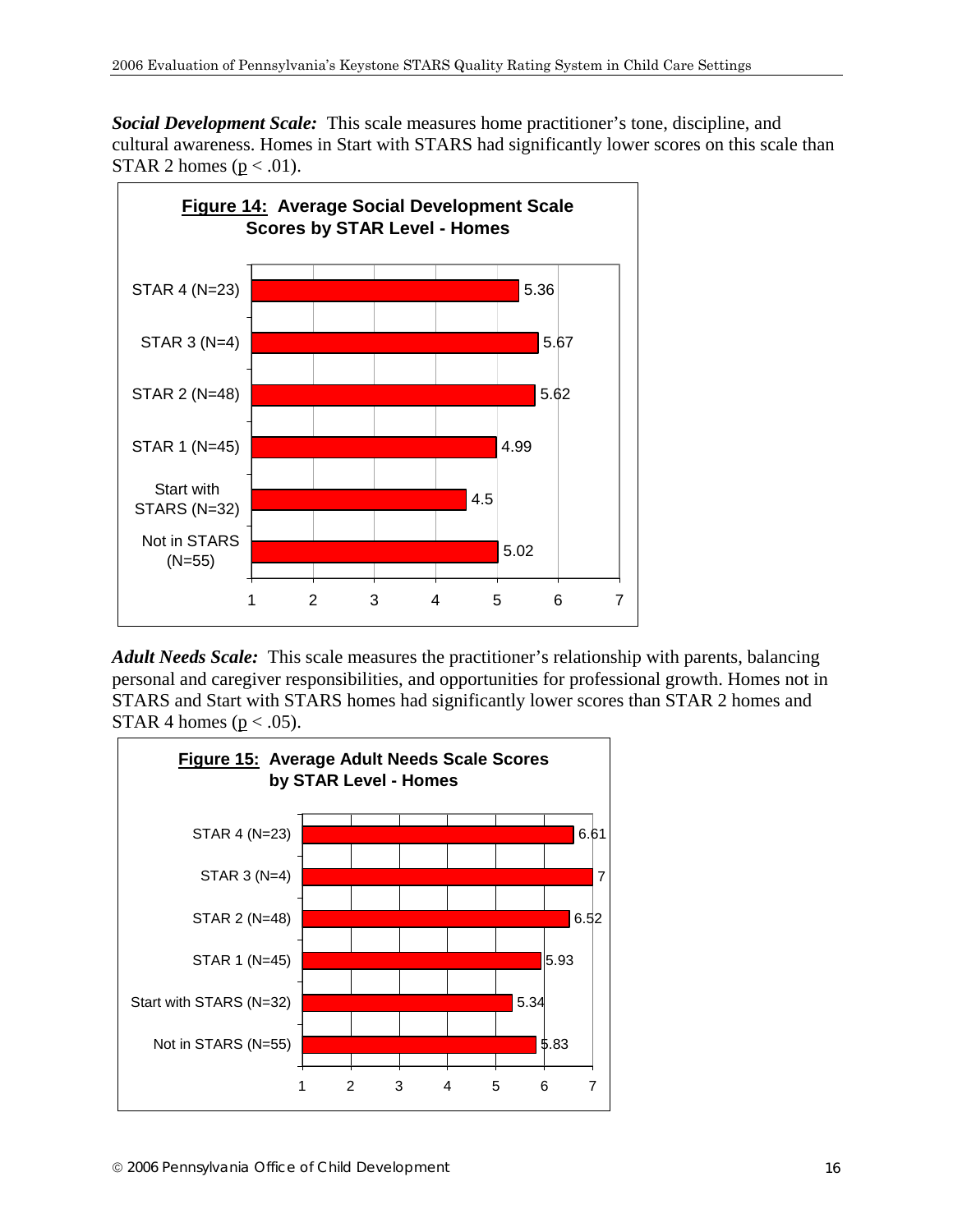### **Use of a Curriculum**

Results show that the use of a defined curriculum is related to the quality of the program. Similar results were found in the 2002 quality study as well.

*Centers:* Child care centers who reported that they used a standardized curriculum (N=126) had significantly higher ECERS scores on all scales with the exception of the Interaction scale. Figure 16 shows a comparison of scores.



Note:  $* p < .05; ** p < .01; ** p < .001$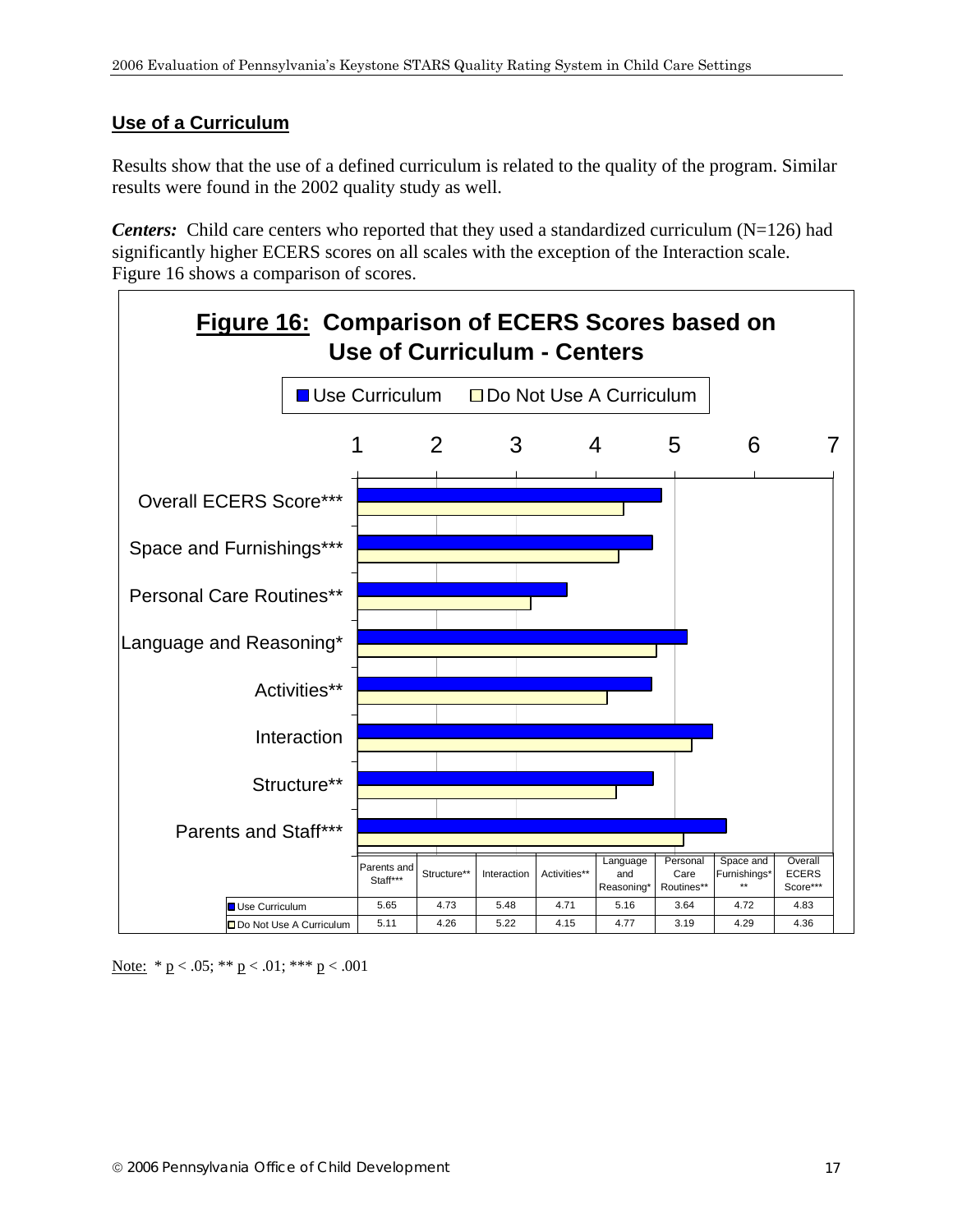*Family child care homes:* Family child care homes who reported that they used a standardized curriculum (N= 43) had significantly higher FDCRS scores on all scales. Figure 17 shows a comparison of scores.



Note:  $* p < .05; ** p < .01; ** p < .001$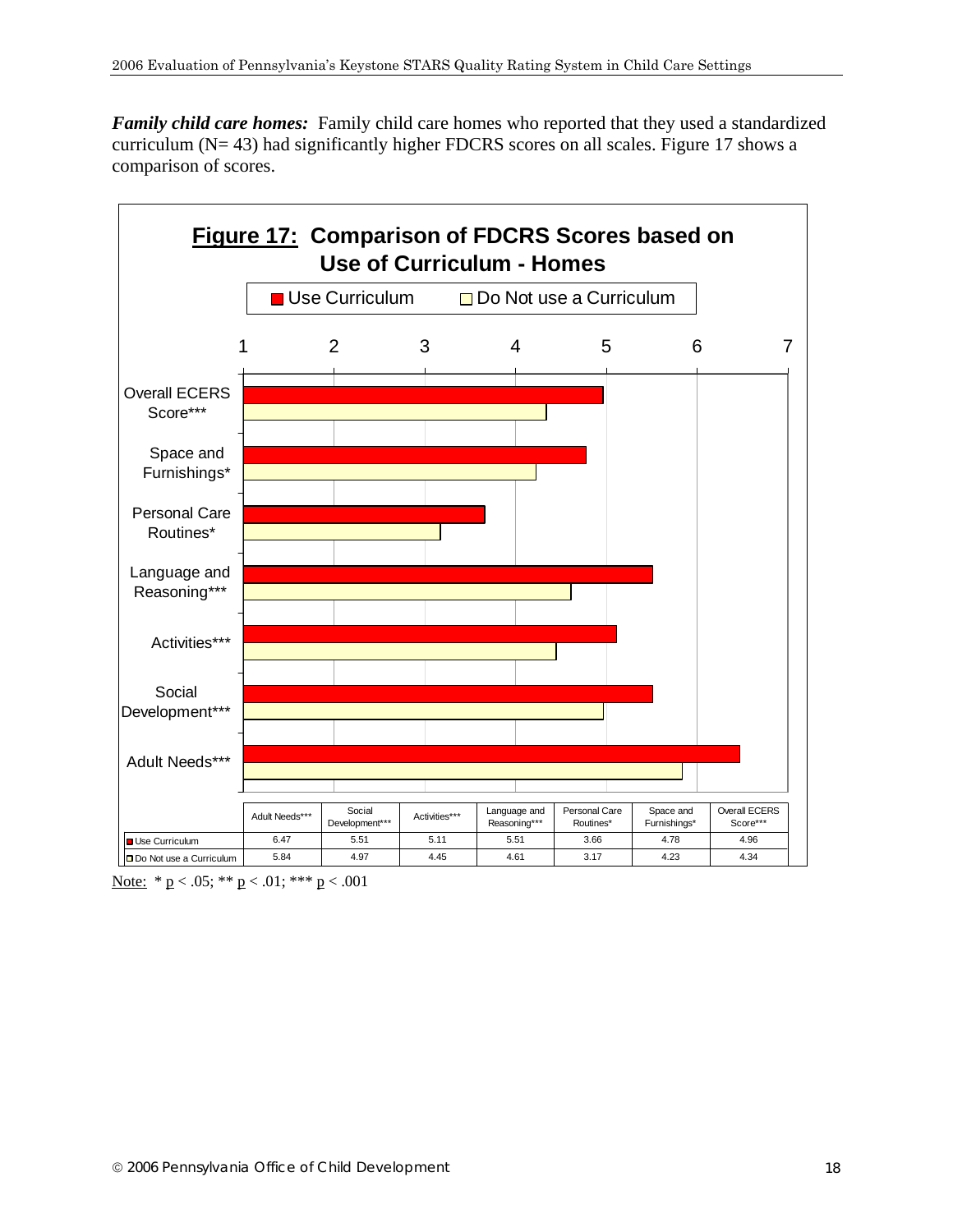#### **Education and Experience**

Results show that a teacher's education and experience is related to the level of quality in the program. Similar results were also found in the 2002 study.

### **Education**

*Teachers' Education in Centers:* As shown in Figure 18, teacher's education was a crucial determinant of ECERS scores. Teachers with an Associate's Degree or higher (N= 209) scored significantly higher on the Overall ECERS score and all subscale scores. There were no significant differences between teachers with an Associate's Degree (N=67) and teachers with a Bachelor's Degree or higher (N=142).



Note:  $* p < .05; ** p < .01; *** p < .001$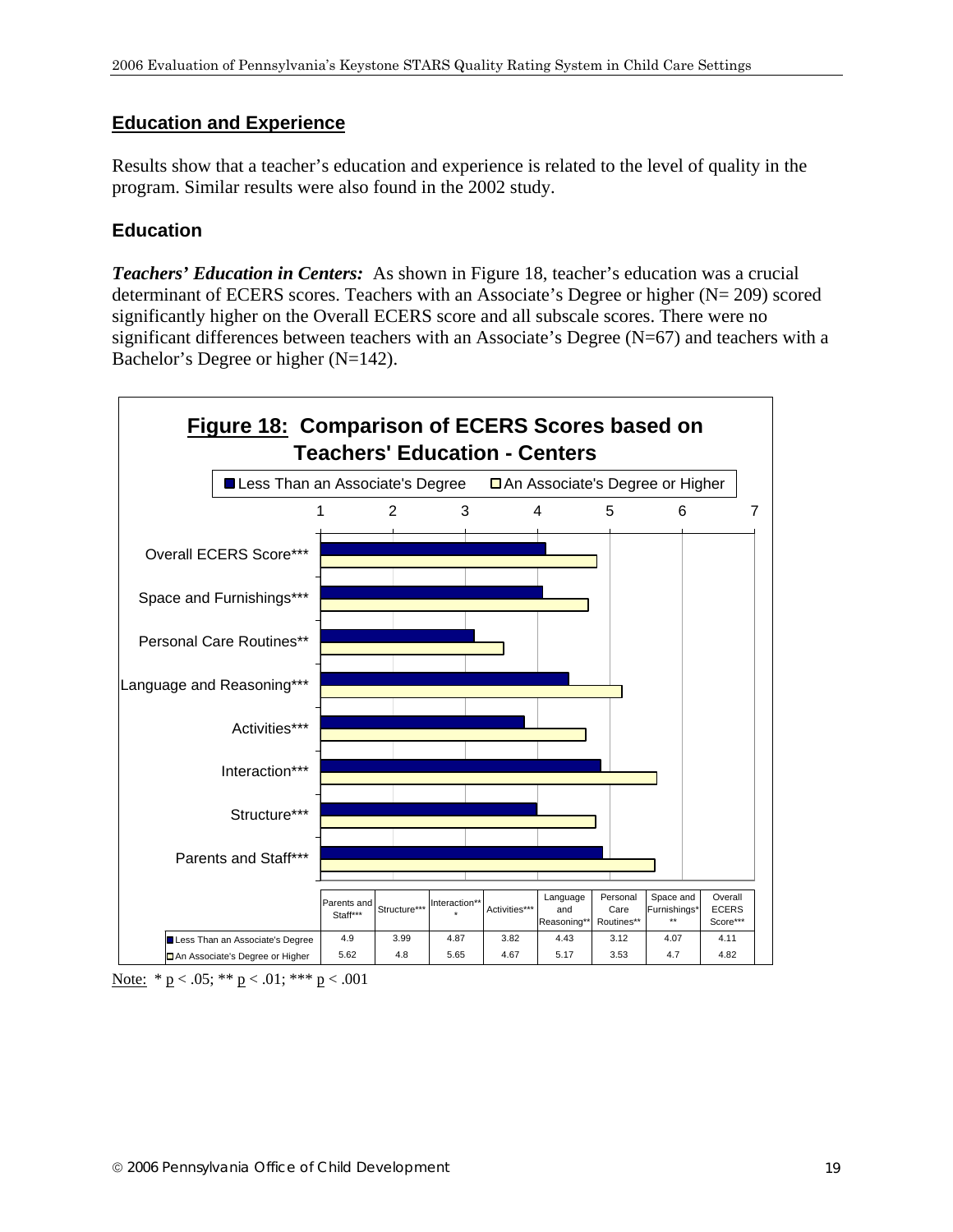*Family Child Care Home Practitioners' Education:* As shown in Figure 19, teacher's education was also significantly associated with FDCRS scores. Teachers with an Associate's Degree or higher  $(N=67)$  scored significantly higher than teachers without at least an Associate's Degree (N=105) on the Overall FDCRS score and all subscale scores. There were no significant differences between teachers with an Associate's Degree  $(N=34)$  and teachers with at least a Bachelor's Degree (N=33).



Note:  $* p < .05; ** p < .01; *** p < .001$ 

Although this study demonstrated no differences in results based on whether teachers had an Associate's or a Bachelor's Degree, the study did not inquire about type of degree; thus, conclusions cannot be drawn regarding whether an Associate's or Bachelor's in early childhood education produces differences in quality of early learning environments. Future evaluations may need to address this issue and inquire about type of degree.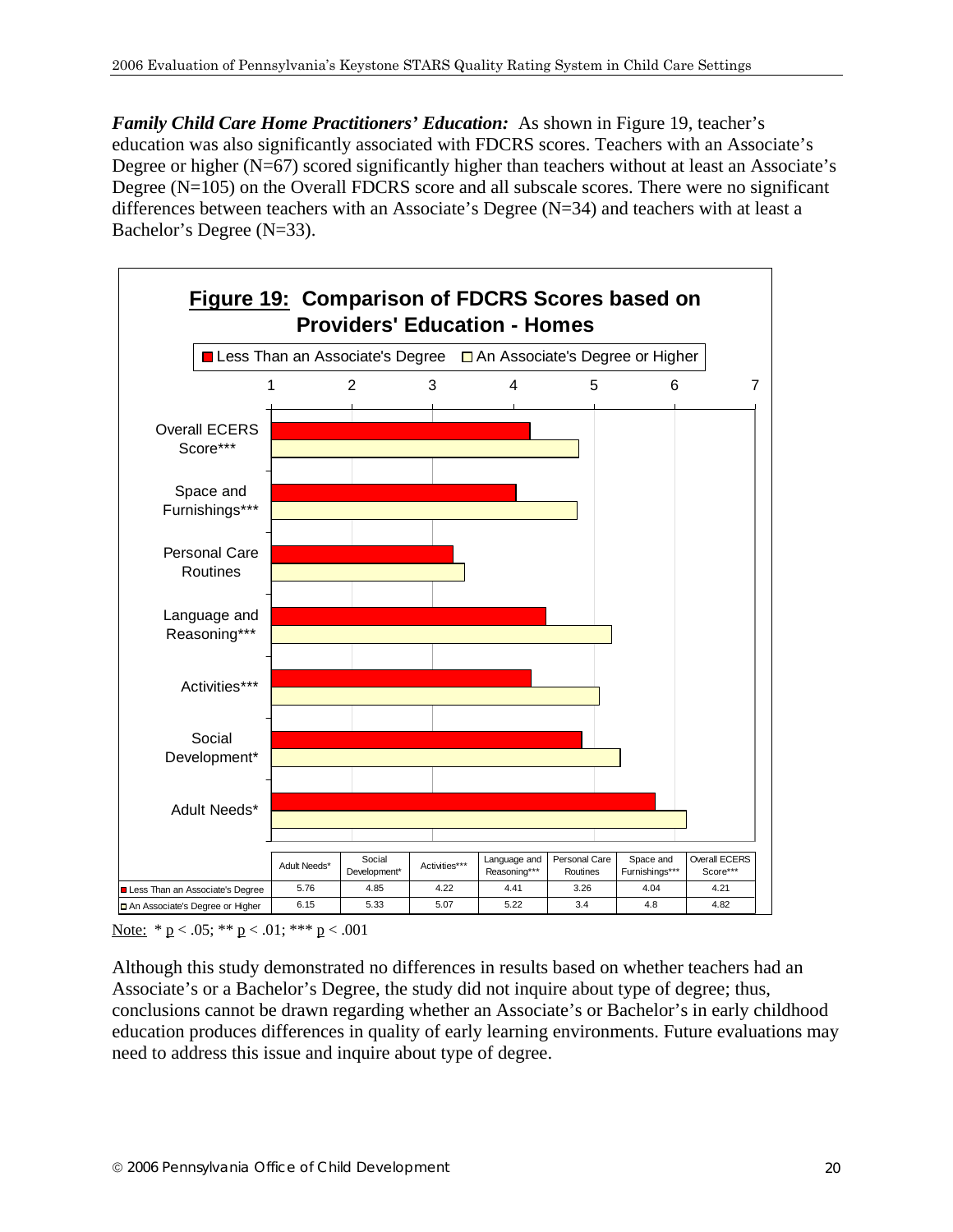#### **Experience**

*Teachers' Experience in Centers:* On average, teachers in this sample had 9.5 years experience in the classroom with a range from 0 to 40 years. An independent t-test showed that at five years, teachers had significantly higher scores on the Overall ECERS score, Space and Furnishings scale, Learning Activities scale, and the Structure scale ( $p < .05$ ). For classrooms in which teachers had 10 years of experience, there were significantly higher scores on the overall ECERS, Space and Furnishings scale, Language and Reasoning scale, Learning Activities scale, Interaction scale, and Structure scale ( $p < .05$ ). After 10 years of experience, there were very few significant differences and after 20 years experience, there were no significant differences found.

*Family Child Care Home Practitioners' Experience:* On average, practitioners in this sample had 13.6 years experience in the classroom with a range from 1 to 51 years. An independent ttest showed that at 5 years, teachers had significantly higher scores on the Overall FDCRS score, Social Development, and Adult Needs ( $p < .05$ ). In contrast to teachers' experience in centers, it wasn't until after 20 years experience that differences became apparent again. After 20 years, practitioners scored significantly higher on the Overall score, Space and Furnishings, Language and Reasoning, Activities, Social Development, and Adult Needs ( $p < .05$ ).

#### **Professional development Requirements**

*Center Teachers:* There were few differences between teachers who met professional development requirements  $(N=179)$  and those who did not  $(N=29)$ . Surprisingly, teachers who did not meet the yearly professional development requirements scored significantly better on the Interaction scale (5.99 compared to 5.03) and on the Parents and Staff scale (5.89 compared to 4.98). There were no significant differences between teachers' education and experience on their professional development hours, so this finding is perplexing and needs to be examined further before any conclusions can be made.

*Family Child Care Home Practitioners:* Of the practitioners who reported on professional development completed, 153 practitioners completed their required professional development as compared to 20 practitioners who did not complete their required professional development hours. Practitioners who completed the appropriate number of hours outscored those who did not on their Overall FDCRS score and every scale with the exception of the Basic Care scale (p < .05).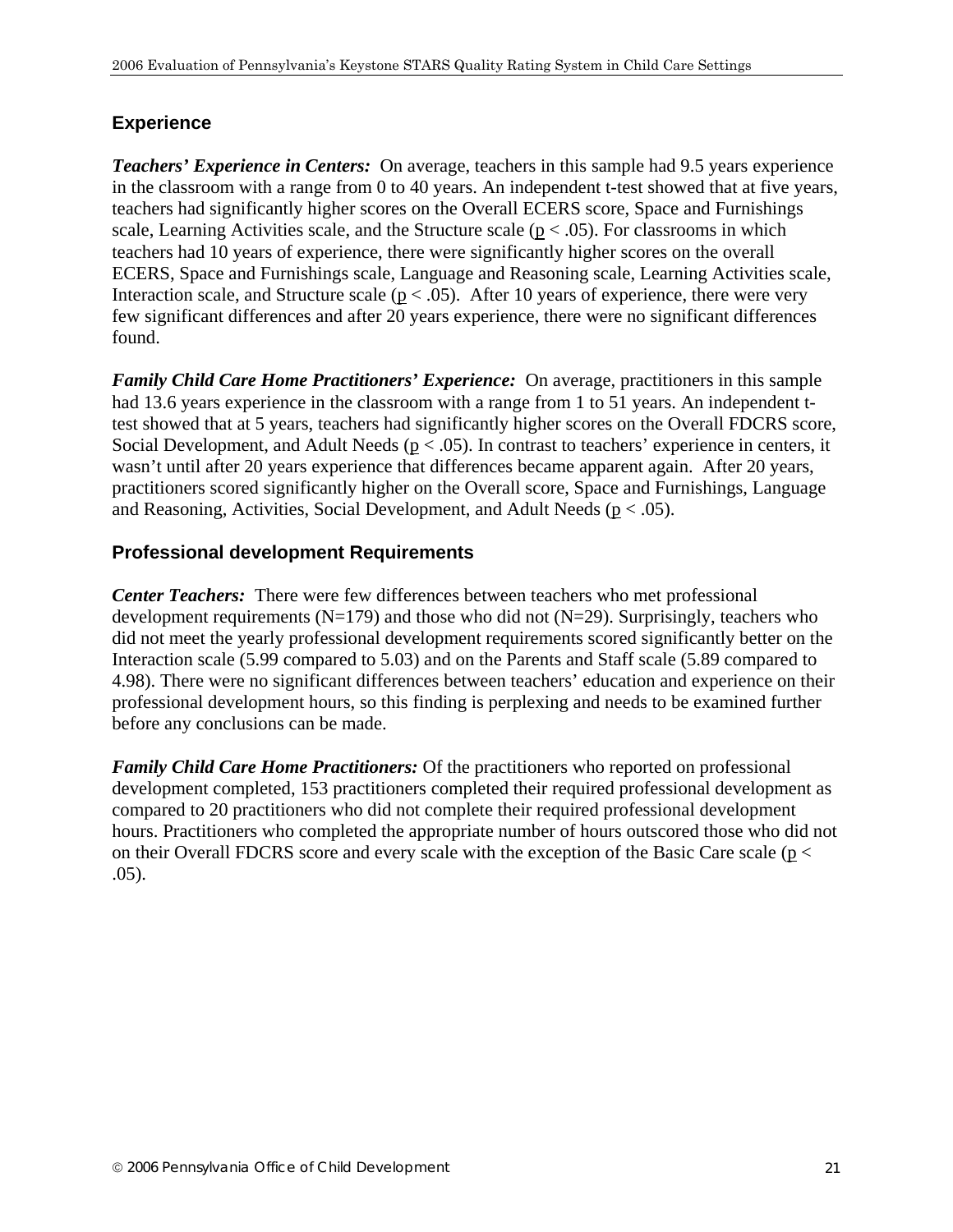# Comparison of Scores to Previous Quality Studies

Sites included in the 2002 Pennsylvania Early Childhood Quality Settings Study were compared to sites participating in the 2006 Keystone STARS Evaluation. Overall, sites assessed in 2006 were of higher quality than programs assessed in 2002. This was primarily due to sites participating in the Keystone STARS program, particularly at STAR 2 and above, being of significantly higher quality than the 2002 sites. Further, quality tended to be higher in sites in 2006 compared to results from previous studies in Pennsylvania (see Table 1 for centers and Table 2 for family child care homes).

| Year | <b>ECERS Scores</b>             |
|------|---------------------------------|
| 1978 | (CDPES)<br>4.75                 |
| 1984 | 4.00                            |
| 1990 | 4.00                            |
| 1996 | 4.50                            |
| 2002 | 3.90                            |
| 2006 | 3.94<br>Regulated               |
| 2006 | <b>Start with STARS</b><br>4.11 |
| 2006 | 4.24<br><i>STAR 1</i>           |
| 2006 | STAR <sub>2</sub><br>4.41       |
| 2006 | 4.95<br>STAR <sub>3</sub>       |
| 2006 | 5.42<br><i>STAR 4</i>           |

#### **Table 1: Comparisons to Previous Early Childhood Quality Studies – Child Care Centers**

#### **Table 2: Comparisons to Previous Early Childhood Quality Studies – Group and Family Child Care Homes**

| Year | <b>FDCRS Scores</b>                      |
|------|------------------------------------------|
| 2002 | 4.10 for GDCH and 3.90 for FDCH          |
| 2006 | 4.38 Regulated                           |
| 2006 | 3.90 Start with STARS                    |
| 2006 | 4.36 STAR 1                              |
| 2006 | 4.81 STAR 2                              |
| 2006 | 5.17 $STAR \, 3 \, (only \, 4 \, sites)$ |
| 2006 | 5.10 STAR 4                              |
|      |                                          |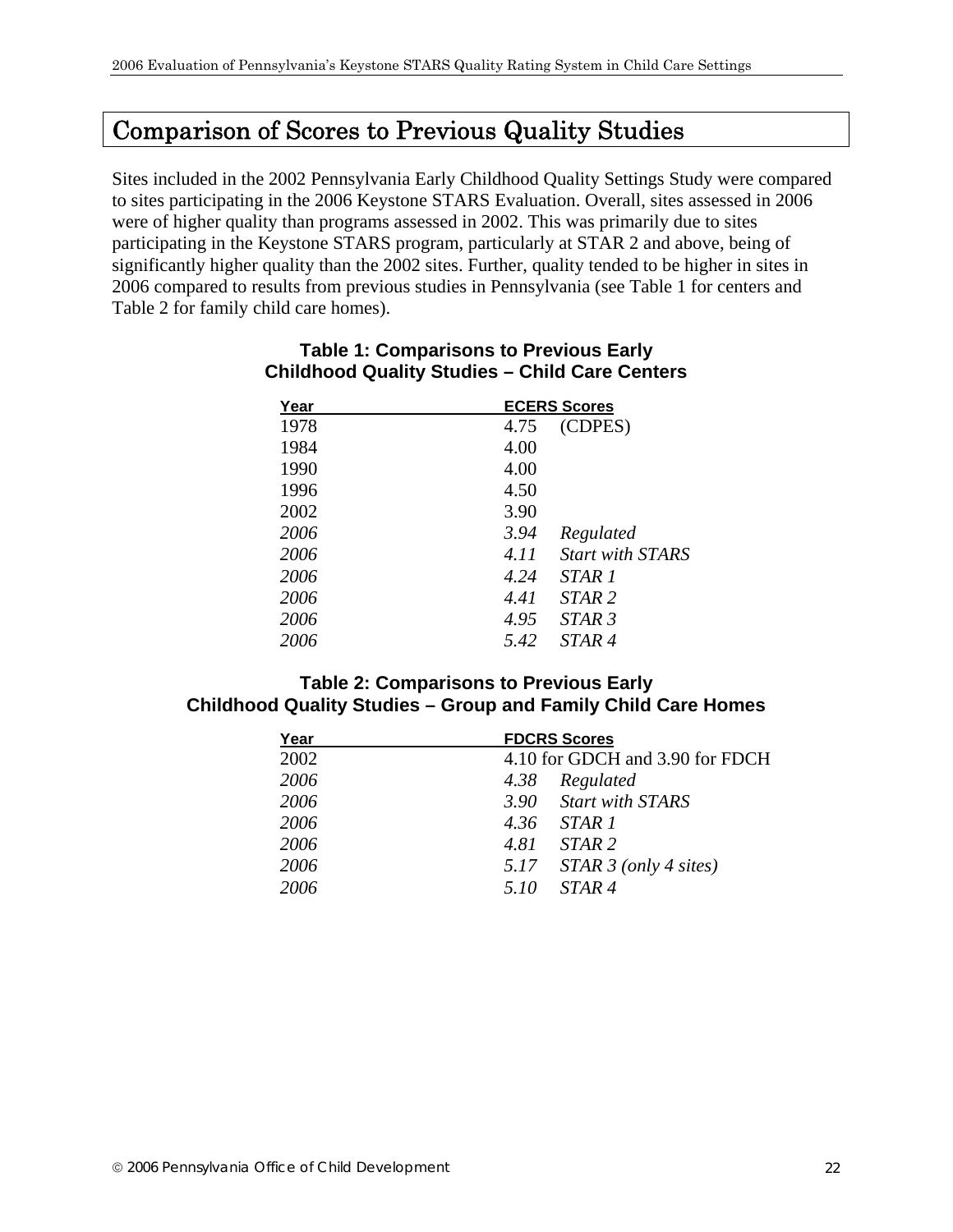For child care centers, there were 100 sites from 2002 that were compared to 355 sites for 2006 (analyses did not include the group homes assessed using the ECERS-R). When comparing 2002 sites to all 2006 sites combined, 2006 sites had significantly higher quality in Overall ECERS score and subscales for Space and Furnishings, Language and Reasoning, Activities, Interaction, and Parents and Staff than did 2002 sites. These results were statistically significant utilizing an ANOVA One-Way analysis. Additional analyses revealed which 2006 centers at specific STAR levels were of significantly higher quality than the 2002 sites (see Table 3).

#### **Table 3: Significant Differences in Quality Scores Comparing 2002 Centers to Centers at Various Star Levels in 2006**

| <b>ECERS Scale</b>         | 2006 Centers of Significantly Higher Quality than 2002 Centers |
|----------------------------|----------------------------------------------------------------|
| <b>ECERS</b> Overall Score | STAR <sub>2</sub>                                              |
|                            | STAR <sub>3</sub>                                              |
|                            | STAR 4/ STAR 4 accredited                                      |
| Space and Furnishings      | STAR <sub>3</sub>                                              |
|                            | STAR 4/ STAR 4 accredited                                      |
| Personal Care              | No differences                                                 |
| Language and Reasoning     | STAR <sub>2</sub>                                              |
|                            | STAR <sub>3</sub>                                              |
|                            | STAR 4/ STAR 4 accredited                                      |
| Activities                 | STAR <sub>1</sub>                                              |
|                            | STAR <sub>2</sub>                                              |
|                            | STAR <sub>3</sub>                                              |
|                            | STAR 4/ STAR 4 accredited                                      |
| Interaction                | STAR <sub>3</sub>                                              |
|                            | STAR 4/ STAR 4 accredited                                      |
| Program Structure          | STAR 4/ STAR 4 accredited                                      |
| <b>Parents and Staff</b>   | STAR <sub>1</sub>                                              |
|                            | STAR <sub>2</sub>                                              |
|                            | STAR <sub>3</sub>                                              |
|                            | STAR 4/ STAR 4 accredited                                      |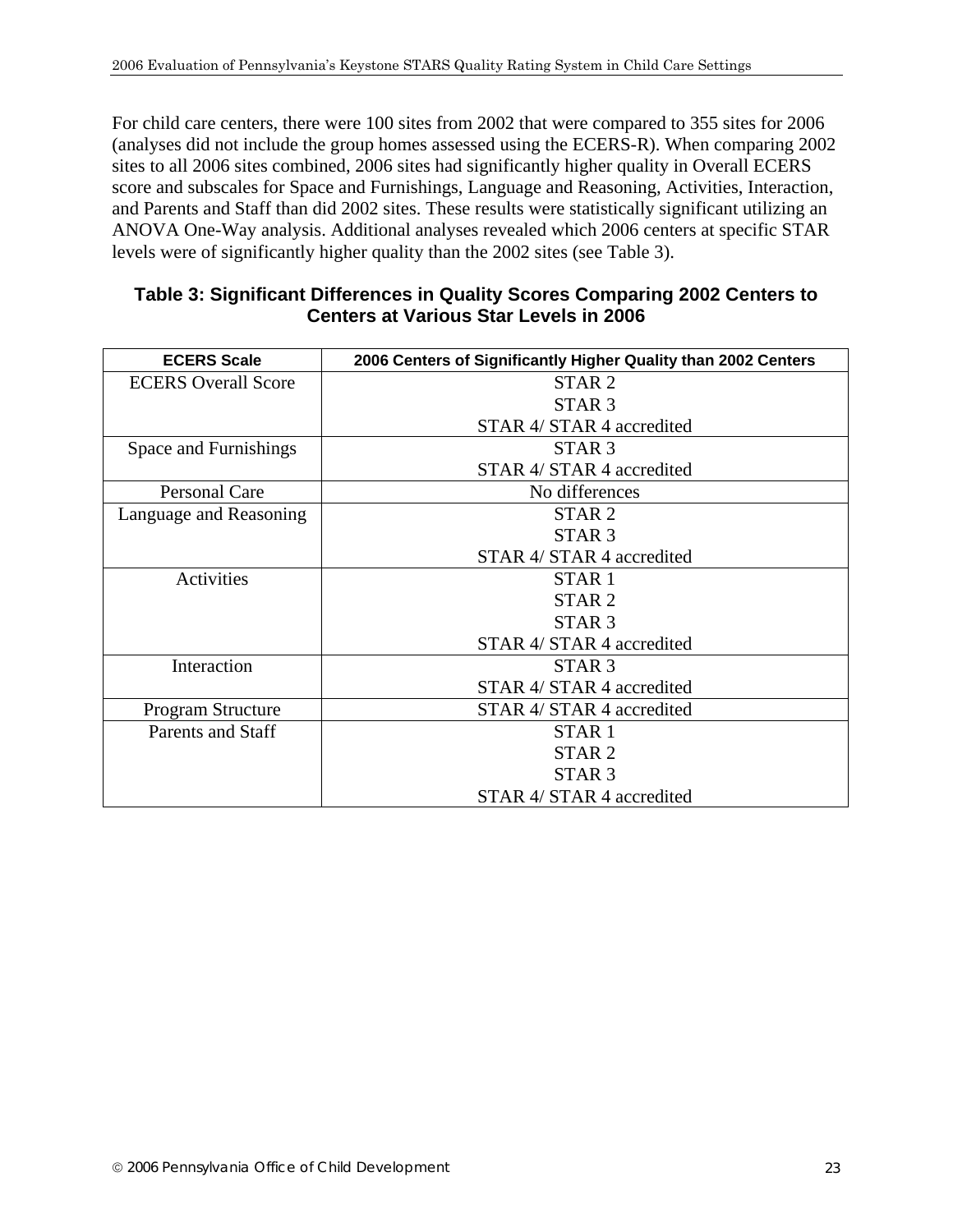As indicated in Figure 20 below, in both 2002 and 2006 child care centers across the Commonwealth of Pennsylvania had an average ECERS score of 3.90. As Keystone STARS was implemented, in 2003 and 2004, scores for centers in Keystone STARS started out higher at 4.06 (assuming that the highest quality and most motivated centers first enrolled in the system) and dropped the next year to 3.91, again relatively the same as child care centers across the Commonwealth in both 2002 and 2006. What is most striking is that all Keystone STARS centers in the 2006 evaluation received scores that are above the average Pennsylvania score, with scores ranging from 4.08 to 5.42. **Thus, it appears as though centers participating in Keystone STARS are of higher quality than centers not in the STARS system.** Further, centers participating in Keystone STARS are continuing to improve their quality as they earn higher STARS ratings.

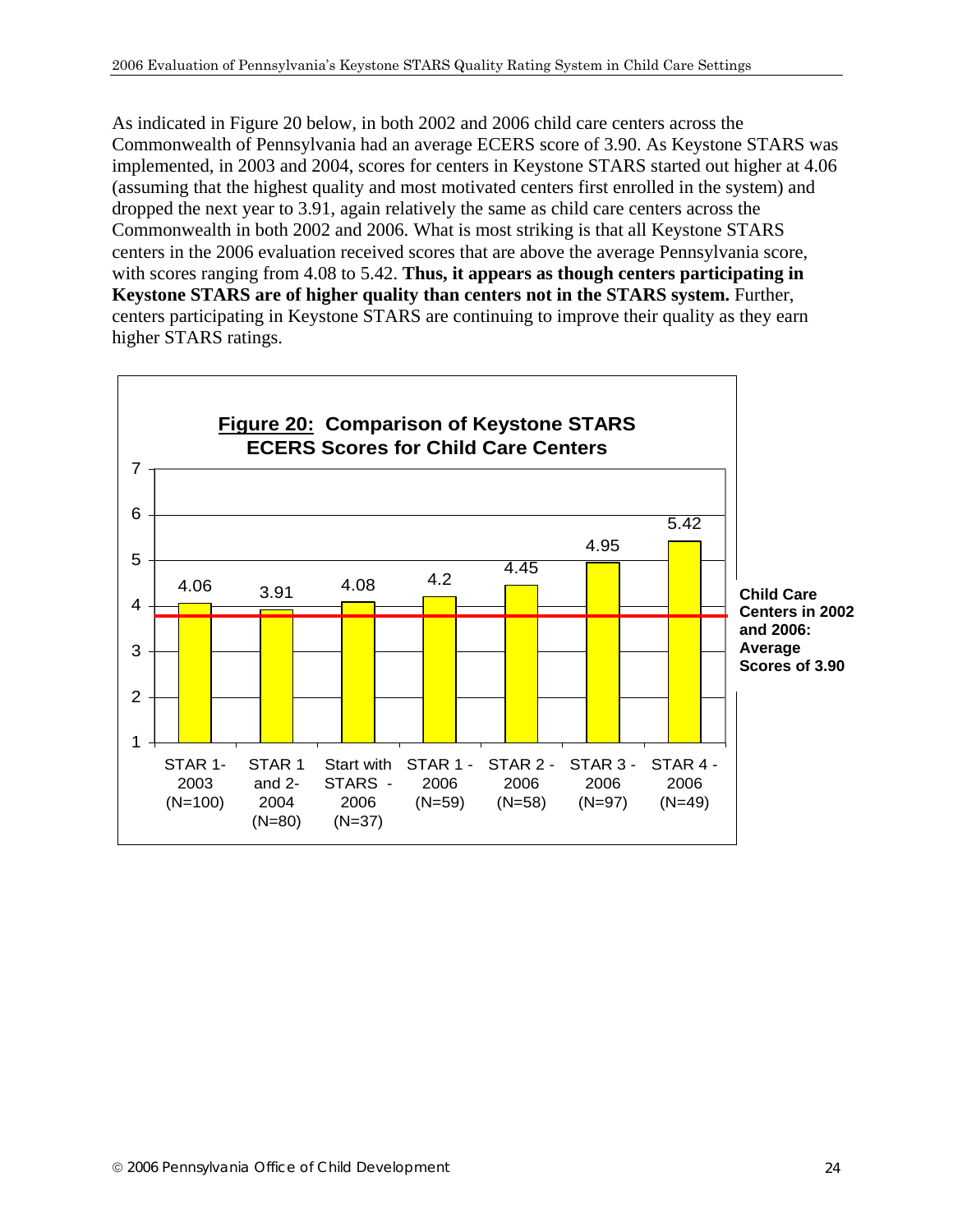For homes (family and group practitioners), there were 127 sites in 2002 that were compared to 207 sites in 2006. When comparing 2002 sites to all 2006 sites combined, 2006 sites had significantly higher quality in Overall FDCRS score and subscales for Space and Furnishings, Basic Care, Learning Activities, Social Development, and Adult Needs than did 2002 sites. These results were statistically significant utilizing an ANOVA One-Way analysis. STAR 3, STAR 4, and STAR 4 accredited 2006 homes were combined for additional analyses, and these analyses revealed which 2006 homes at specific STAR levels were of significantly higher quality than the 2002 homes (see Table 4).

| Table 4: Significant Differences in Quality Scores Comparing 2002 Family and |  |
|------------------------------------------------------------------------------|--|
| <b>Group Homes to Home Practitioners at Various STAR Levels in 2006</b>      |  |

| <b>FDCRS Scale</b>         | 2006 Homes of Significantly Higher Quality than 2002 Homes |
|----------------------------|------------------------------------------------------------|
| <b>FDCRS</b> Overall Score | STAR <sub>2</sub>                                          |
|                            | STAR 3/ STAR 4/ STAR 4 accredited                          |
| Space and Furnishings      | STAR <sub>2</sub>                                          |
|                            | STAR 3/ STAR 4/ STAR 4 accredited                          |
| <b>Basic Care</b>          | STAR 3/ STAR 4/ STAR 4 accredited                          |
| Language and Reasoning     | STAR <sub>2</sub>                                          |
|                            | STAR 3/ STAR 4/ STAR 4 accredited                          |
| <b>Learning Activities</b> | STAR <sub>2</sub>                                          |
|                            | STAR 3/ STAR 4/ STAR 4 accredited                          |
| Social Development         | Regulated                                                  |
|                            | STAR <sub>2</sub>                                          |
|                            | STAR 3/ STAR 4/ STAR 4 accredited                          |
| <b>Adult Needs</b>         | STAR <sub>1</sub>                                          |
|                            | STAR <sub>2</sub>                                          |
|                            | STAR 3/ STAR 4/ STAR 4 accredited                          |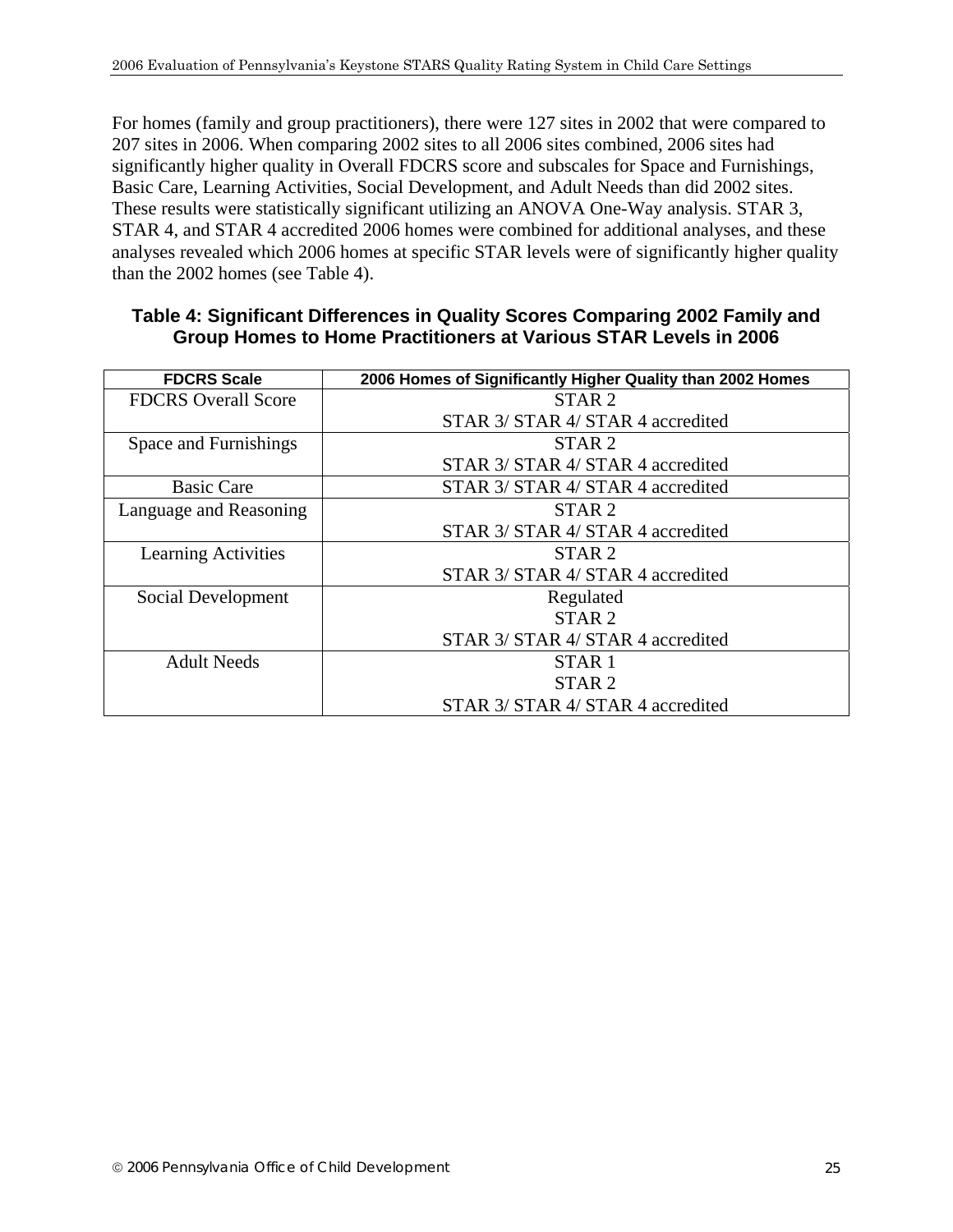# Conclusions/Recommendations

- There is sufficient evidence to support the Keystone STARS quality rating system as a reliable indicator of quality. Both centers and home-based child care practitioners with higher STAR ratings had consistently higher scores on the environmental rating scales. Progression through the STARS system appears to be a reliable predictor of attaining higher quality at the centers.
- Keystone STARS continues to improve quality in child care centers. Child care centers participating in Keystone STARS in 2006 have higher quality than the Pennsylvania average for child care centers and are showing higher quality now than at the inception of the STARS program.
- Both child care centers and home-based practitioners with a defined curriculum have higher overall ERS scores, and almost all of the subscale scores are higher**. It is recommended that both centers and homes report using a well-defined curriculum as part of the progression through the STARS system.**
- Child care center classrooms and family child care home practitioners in which a teacher has at least an Associate's Degree or higher had significantly higher ERS scores. Although this study demonstrated no differences in results based on whether teachers had an Associate's or a Bachelor's Degree, the study did not inquire about type of degree; thus, conclusions cannot be drawn regarding whether an Associate's or Bachelor's in early childhood education produces differences in quality of early learning environments. Future evaluations may need to address this issue and inquire about type of degree. **Meanwhile, maintaining the standards set forth in the STARS system for teachers having at least an Associate's Degree seems prudent.**
- After 5 to 10 years experience in the classroom, experience does not seem to be associated with center-based environmental rating scores. **It is recommended that five years experience for at least some teachers in each center should be the minimum standard for higher STAR levels.**
- Home-based practitioners with 20 years experience have higher scores in almost all areas of the FDCRS. **It is recommended to examine this finding further and to consider offering special provisions for teachers with at least 20 years experience who do not have an advanced degree when you next update the Family Child Care Home Keystone STARS Standards.**
- Home-based practitioners who met at least the minimum required hours of professional development had significantly higher scores on all areas of the FDCRS, with the exception of the Basic Care scale. However, this finding did not hold true with center-based programs. **It is recommended that this finding be examined further.**